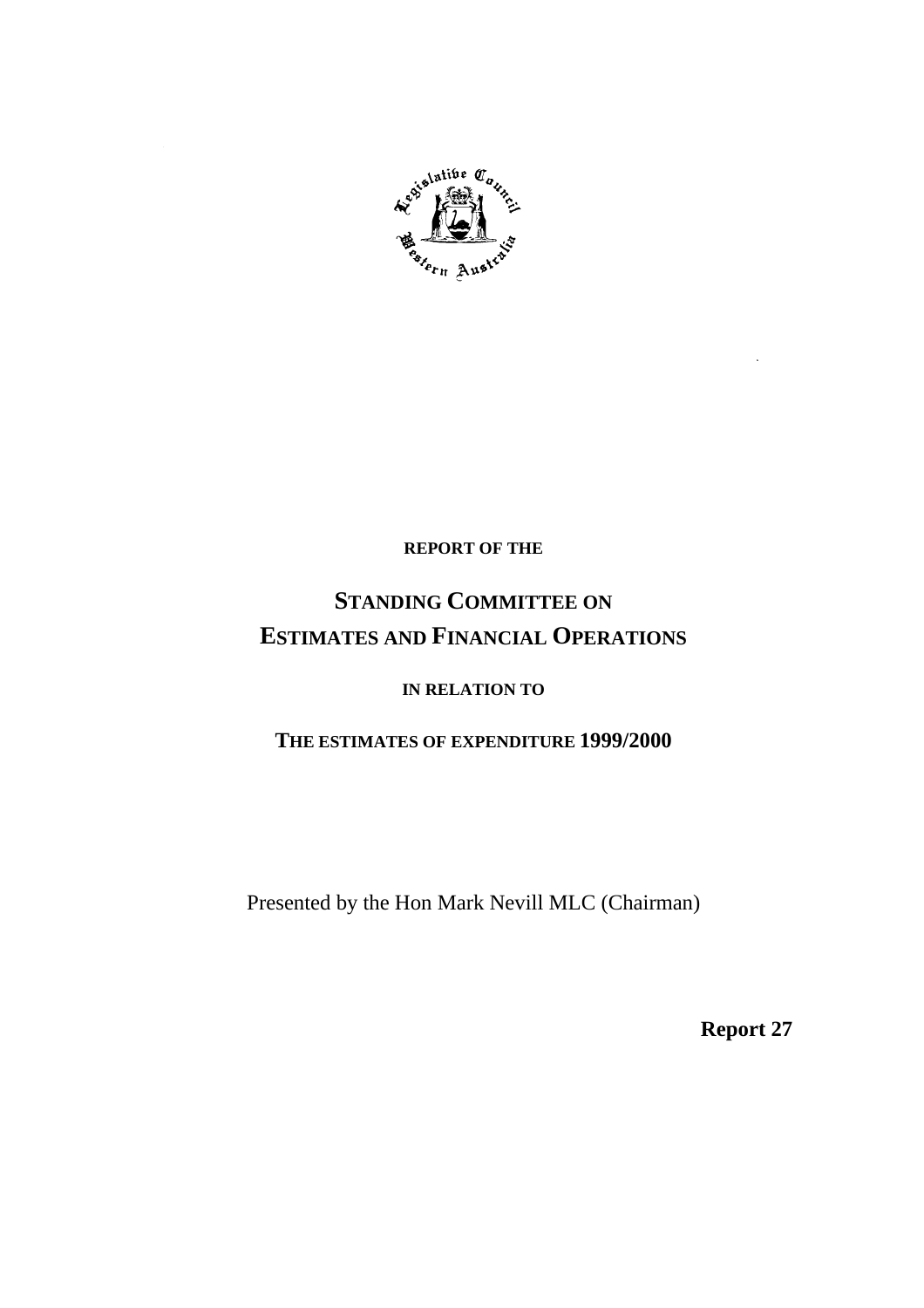## **STANDING COMMITTEE ON ESTIMATES AND FINANCIAL OPERATIONS**

The Standing Committee was established on 21 December 1989 with the following terms of reference:

- 1. There is hereby appointed a Standing Committee to be known as the *Estimates and Financial Operations Committee.*
- 2. The committee consists of 5 members.
- 3. The functions of the Committee are to consider and report on:
	- (a) the estimates of expenditure laid before the Council each year; and
	- (b) any matter relating to the financial administration of the State.
- 4. The Committee shall report on the estimates referred under clause 3 by or within one sitting day of the day on which the second reading of the *Appropriation (Consolidated Revenue Fund) Bill* is moved.
- 5. For the purposes of clause  $3(a)$ , the House may appoint not more than 6 members at any stage of its examination.
- 6. A reference in clause 3 to "estimates of expenditure" includes continuing appropriations, however expressed, that do not require annual appropriations.
- 7. The Committee may initiate investigations under clause 3(b) without prejudice to the right of the Council to refer any such matter.

## **Members of the Committee:**

Hon Mark Nevill MLC (Chairman) Hon Muriel Patterson MLC (Deputy Chairman) Hon Edmund Dermer MLC Hon Simon O'Brien MLC Hon Bob Thomas MLC

## **Staff of the Committee:**

Mr Michael Smyth (Advisory/Research Officer) Ms Lisa Hanna (Committee Clerk)

## **Address:**

Parliament House, Perth WA 6000, Telephone (08) 9222 7222

#### **ISBN**: **0 7309 8938 0**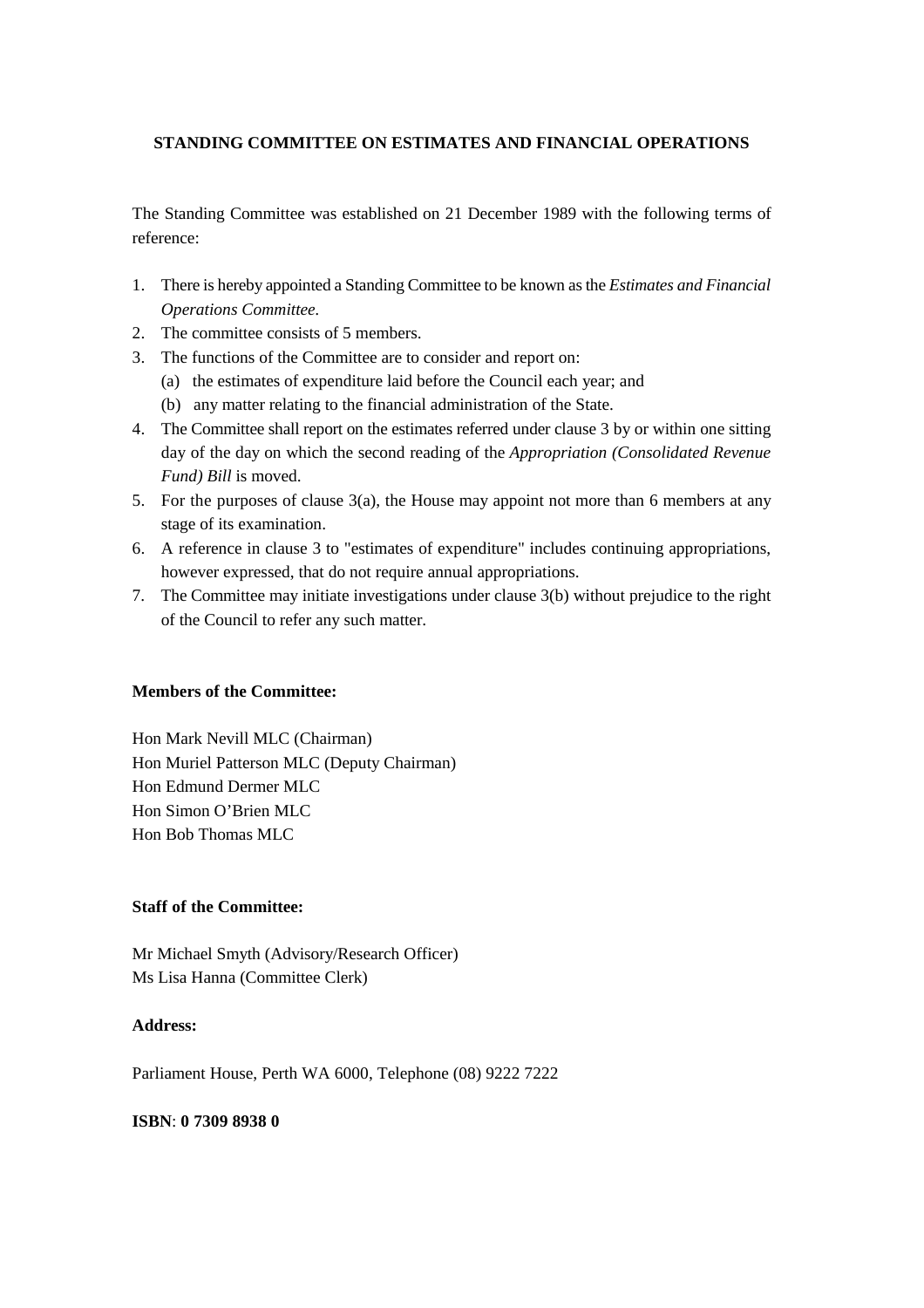# **CONTENTS**

| 1              |      |                                                                 |  |  |  |  |
|----------------|------|-----------------------------------------------------------------|--|--|--|--|
| $\overline{2}$ |      |                                                                 |  |  |  |  |
| 3              |      |                                                                 |  |  |  |  |
| $\overline{4}$ |      |                                                                 |  |  |  |  |
|                | 4.1  |                                                                 |  |  |  |  |
|                | 4.2  |                                                                 |  |  |  |  |
|                | 4.3  |                                                                 |  |  |  |  |
|                | 4.4  | CONSERVATION AND LAND MANAGEMENT (DIVISION 42) \$56, 368, 000 6 |  |  |  |  |
|                | 4.5  |                                                                 |  |  |  |  |
|                | 4.6  |                                                                 |  |  |  |  |
|                | 4.7  |                                                                 |  |  |  |  |
|                | 4.8  |                                                                 |  |  |  |  |
|                | 4.9  |                                                                 |  |  |  |  |
|                | 4.10 | ANTI-CORRUPTION COMMISSION (DIVISION 3 PREMIER AND CABINET      |  |  |  |  |
|                |      |                                                                 |  |  |  |  |
|                | 4.11 |                                                                 |  |  |  |  |
|                | 4.12 |                                                                 |  |  |  |  |
|                | 4.13 |                                                                 |  |  |  |  |
|                | 4.14 |                                                                 |  |  |  |  |
|                | 4.15 | FAMILY & CHILDREN'S SERVICES (DIVISION 80) \$154, 395, 000 15   |  |  |  |  |
|                | 4.16 |                                                                 |  |  |  |  |
|                | 4.17 |                                                                 |  |  |  |  |
|                |      |                                                                 |  |  |  |  |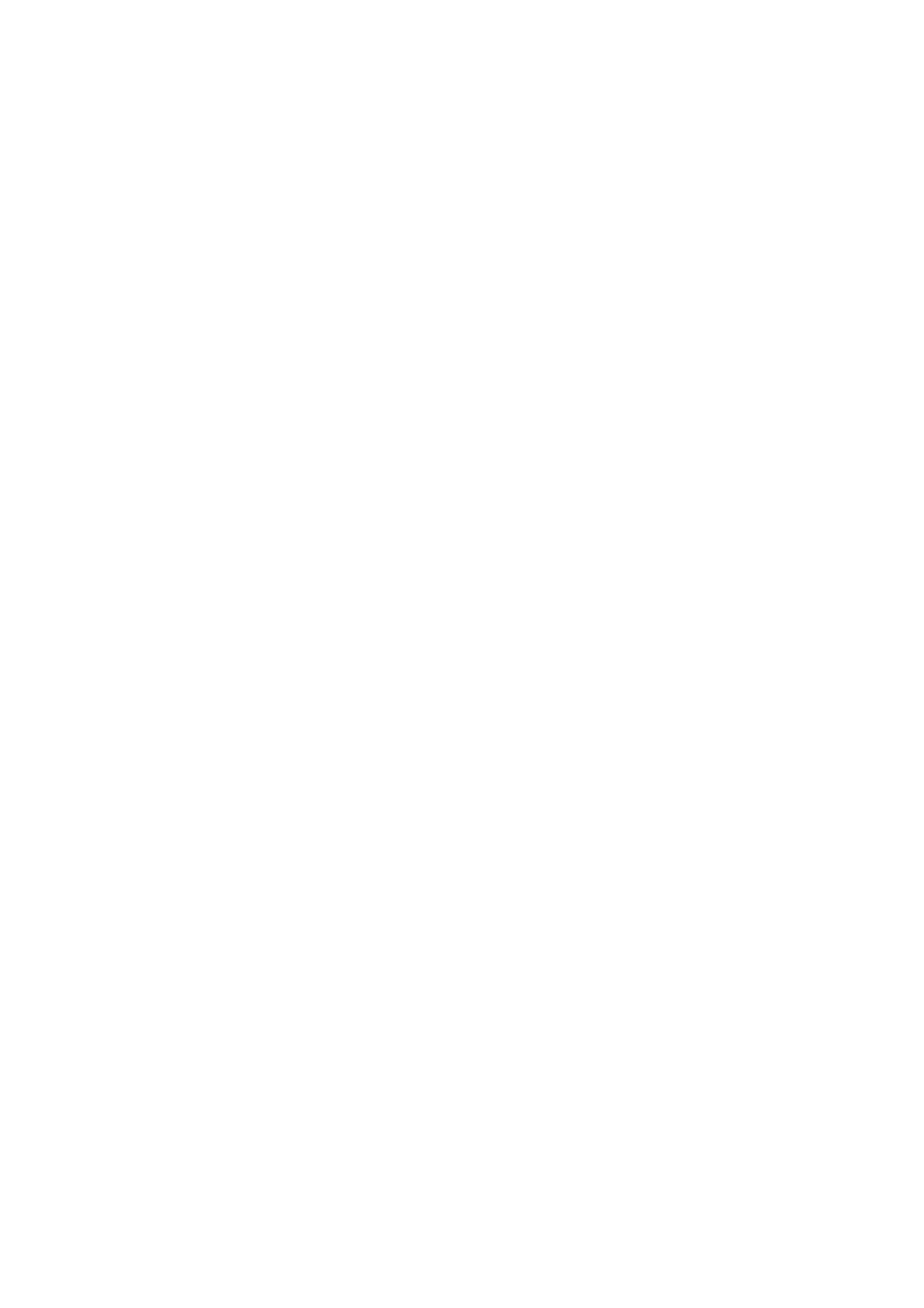## **Report of the Legislative Council Standing Committee on Estimates and Financial Operations**

#### **in relation to the**

#### **Estimates of Expenditure 1999/2000**

#### **1 INTRODUCTION**

This is the twenty seventh report by the Standing Committee on Estimates and Financial Operations and is concerned with the consideration of the estimates of expenditure laid before the Legislative Council.

The estimates hearings provide all Members of the Legislative Council with the opportunity to question a range of Government Departments and Agencies invited to attend Committee hearings for the purpose of examining the estimates of expenditure for 1999/2000.

The Committee, in continuing the practice followed in previous years -

- (i) decided to focus on particular Government Departments and Agencies during the estimates hearings; and
- (ii) adopted a Procedure Policy for the conduct of hearings, a copy of which is set out in Appendix "I".

The Committee was assisted by two staff members from the Auditor-General's Office, Mr Brendan Carvalho and Mr Maurice Scampoli for the duration of the hearings. Their assistance to the Committee was invaluable and the Committee is grateful to the Office of Auditor General in providing this support.

#### **2 PROCEDURE**

The Committee sought suggestions from Members of the Legislative Council regarding the Government Departments and Agencies to be called to the hearings. Taking into account Member's suggestions, the Committee finalised the list of Departments and Agencies to be called to the hearings and notified the relevant Ministers and Chief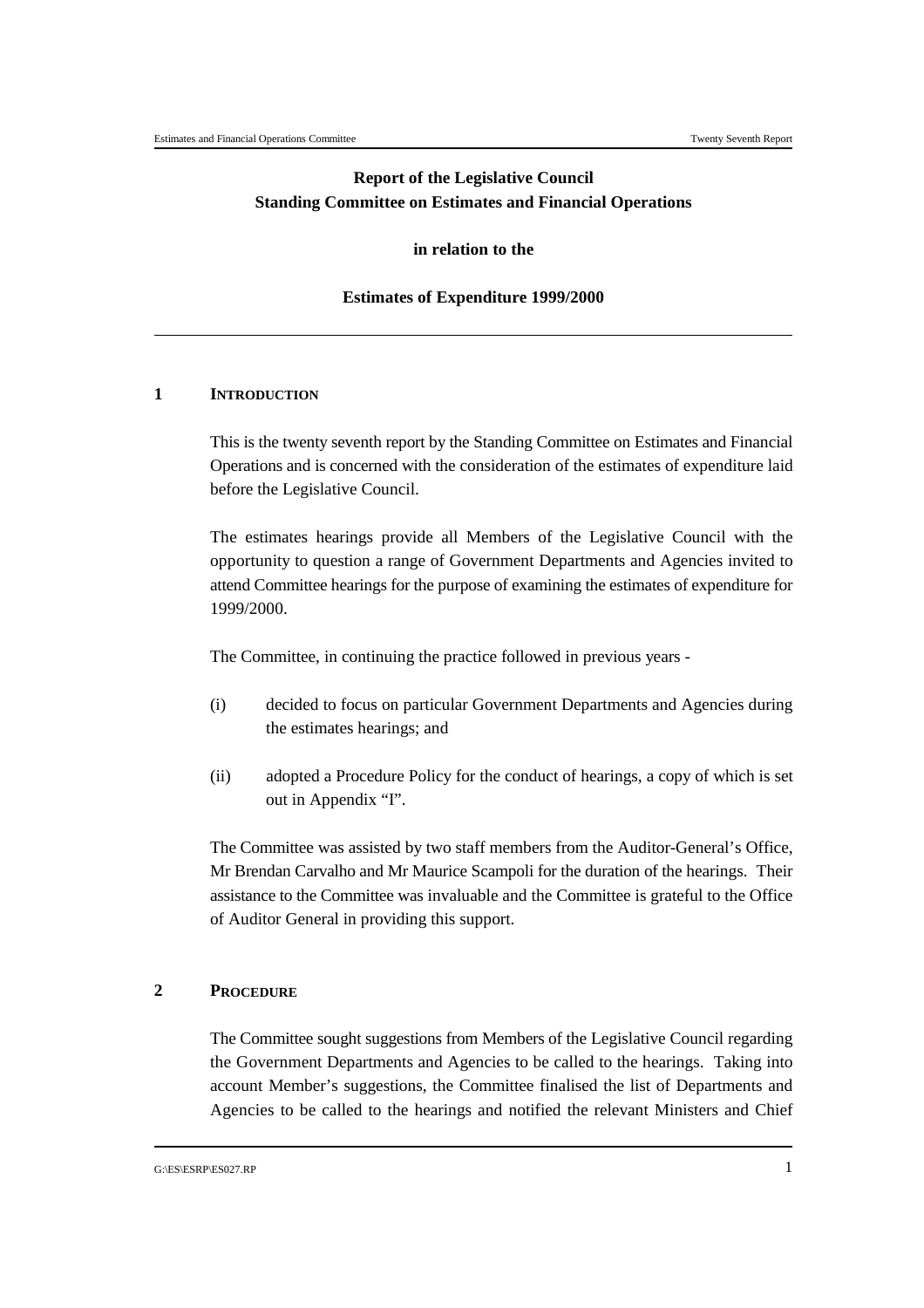Executive Officers. The Committee also forwarded the 1999/2000 Procedure Policy to the Ministers and Chief Executive Officers which outlined the manner in which the hearings were to be conducted.

In accordance with the Procedure Policy, Committee Members were provided with the first opportunity to question the various Government Departments and Agencies. The Committee then requested questions from the Members of the Legislative Council. If any Member was unable to ask all their questions in the scheduled period, they were provided with the opportunity to table those questions at the end of the hearing. In the event, the allocation of time to each Agency and Department resulted in very few questions being tabled.

## **3 SPECIFIC DEPARTMENTS AND AGENCIES**

Over the course of the three-day program, the Committee examined seventeen (17) Government Departments and Agencies.

This section provides a point form summary of subjects addressed during the Department and Agency questioning.

For further information on Department and Agency responses to individual subjects, reference should be made to the *Hansard* Record of Estimates Committee hearings from 1 June 1999 to 4 June 1999.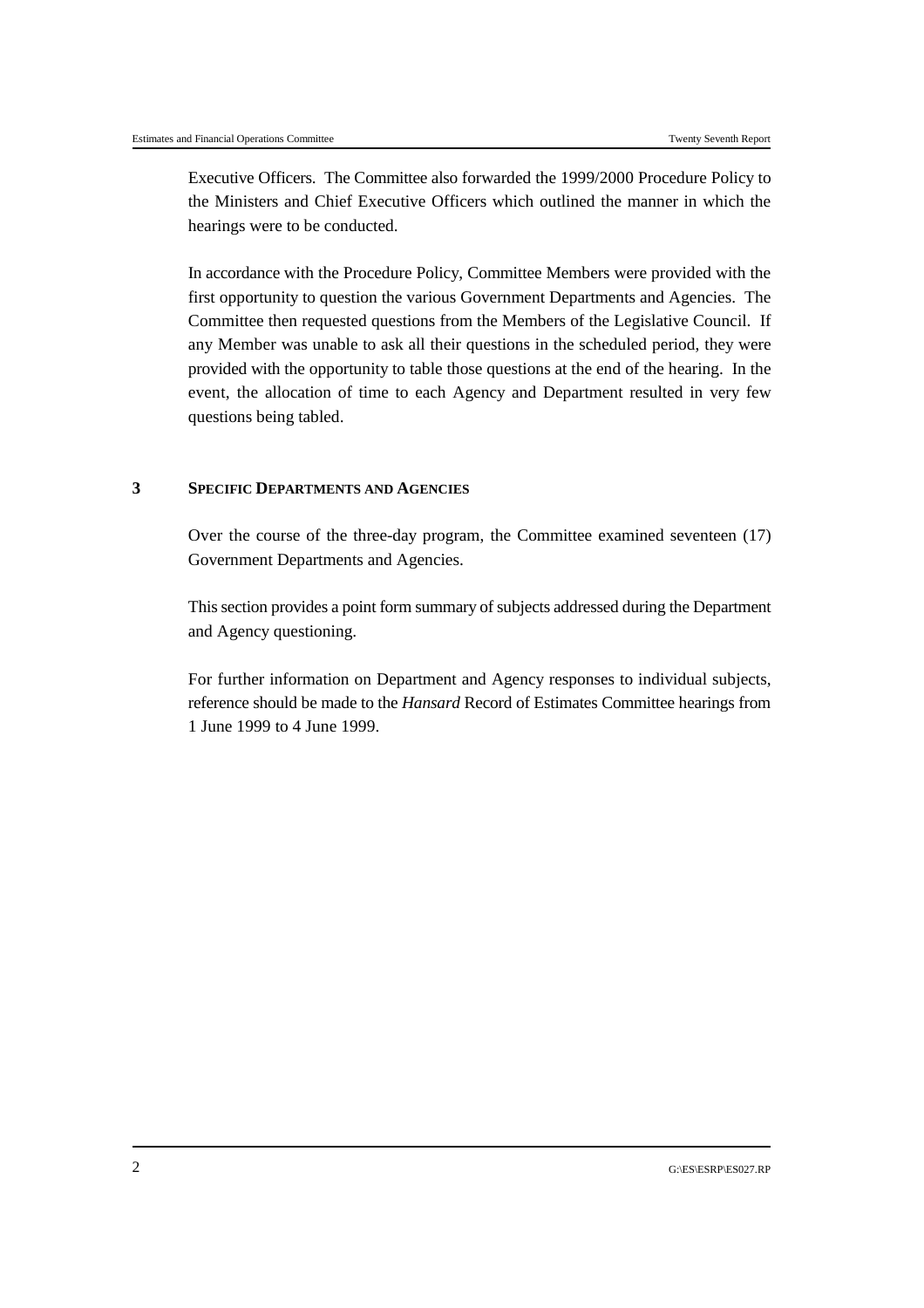#### **4 DEPARTMENTS AND AGENCIES**

## **4.1 POLICE SERVICES (DIVISION 56) \$410,300,000**

## 4.1.1 Summary of Subjects

- Difference between the clearance rates of crime and reported rates of crime in Western Australia
- Funding for targeted operations focussing on crimes against the person, armed robbery, burglary and motor vehicle theft
- Conduct of victimisation surveys &
- Degree of unreported crime
- Rationale for Safer WA local committees &
- Child abuse unit
- Salaries and allowances &
- Staffing levels of various divisions of police operations
- Response times to call-outs &
- Funding for DNA data base
- Ability to work within budget allocations
- &Subcontracting of police licensing responsibilities
- Single police officer stations &
- Electronic surveillance budget for the Bureau of Criminal Intelligence and Internal Affairs
- Recording mechanism for victim information
- Appointment of Deputy Commissioner Administration &
- Specialist security support for 2000 Olympic Games
- Rebuilding and refurbishment of police stations Ĭ,
- Delta Communications and Information Technology &
- Acquisition of Joondalup site for police academy &
- Collocation of PathCentre's Forensic Biology Laboratory and Chemistry Centre WA to new facility at Midland
- Separation of forensic pathology from criminal investigation &
- Emergency management and training &
- Domestic violence issues the Restraining Orders Act &
- Budget for surveys undertaken of community attitudes
- & Media liaison and public affairs unit &
- Outsourcing of Court security unit

G:\ES\ESRP\ES027.RP 3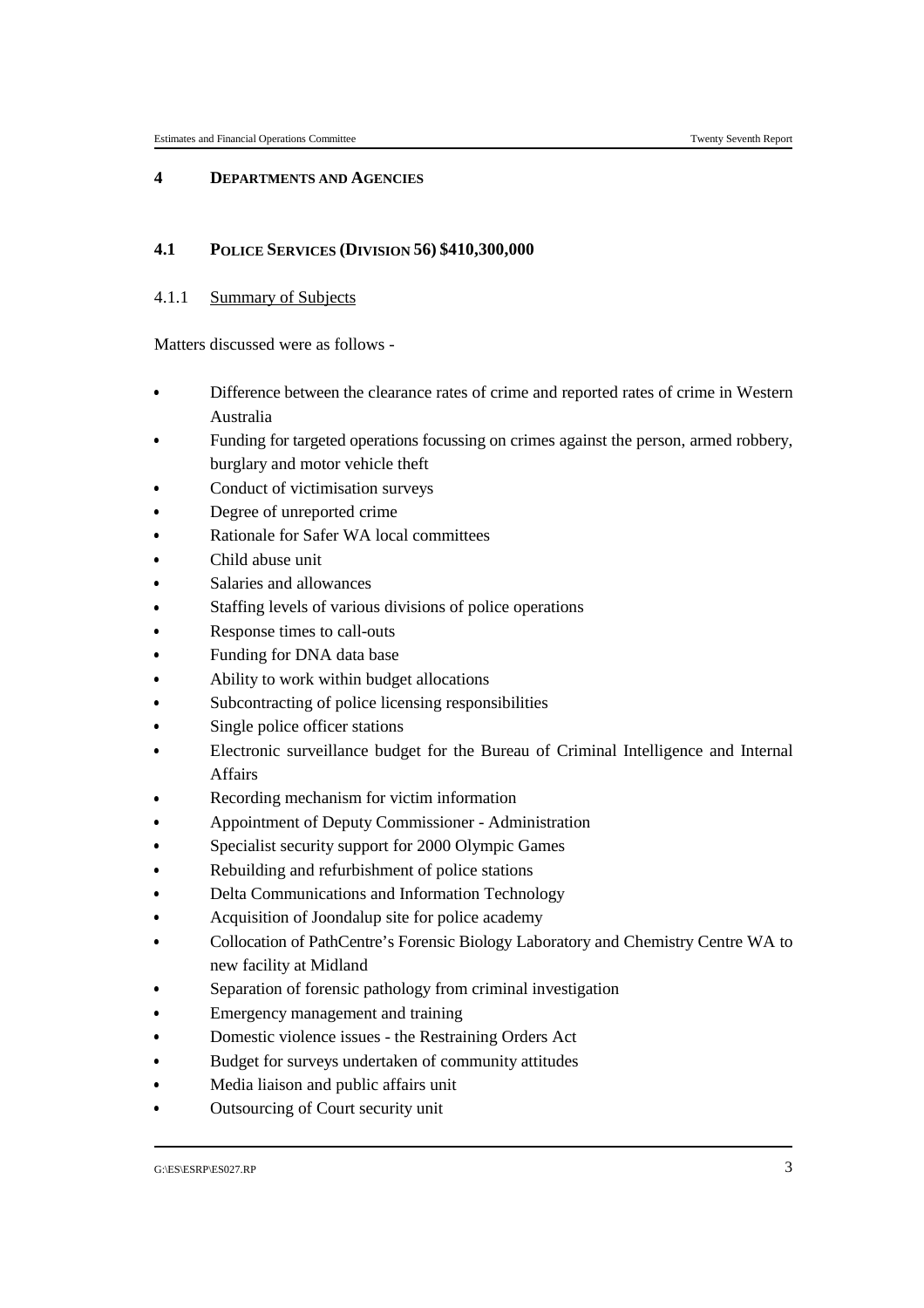- Increase in road fatalities &
- Diversion of revenue raised from traffic infringements to the Office of Road Safety &
- Assessing the risk of prison escapees

## **4.2 MINISTRY OF JUSTICE (DIVISION 58) \$364,619,000**

## 4.2.0.1 Summary of Subjects

- Drug management in prisons
- &Allocation of funding to legal aid
- Video conferencing facilities from remand centres &
- Salaries and allowances
- Statistics about offenders and the programs they are undertaking &
- Introduction of reception induction centre at Canning Vale
- Total Offender Management System (TOM)
- &Upgrading of Bandyup Women's Prison
- Long term forward planning for prison system
- &Involvement with the Bibbulmun Track
- Closed circuit television and video conferencing
- &Daily muster of prisoners
- Growth in workload of Magistrates Court, District Court and Supreme Court &
- Public Trust Office market share
- Prisoner work trials &
- Self-harm of prisoners
- Psychiatric services available to the Ministry of Justice Ĭ,
- Aboriginal offenders referred to juvenile justice teams &
- Crown Solicitors Office Native Title Unit &
- Core function unit &
- Prison visitors &
- Legal aid Dietrich applications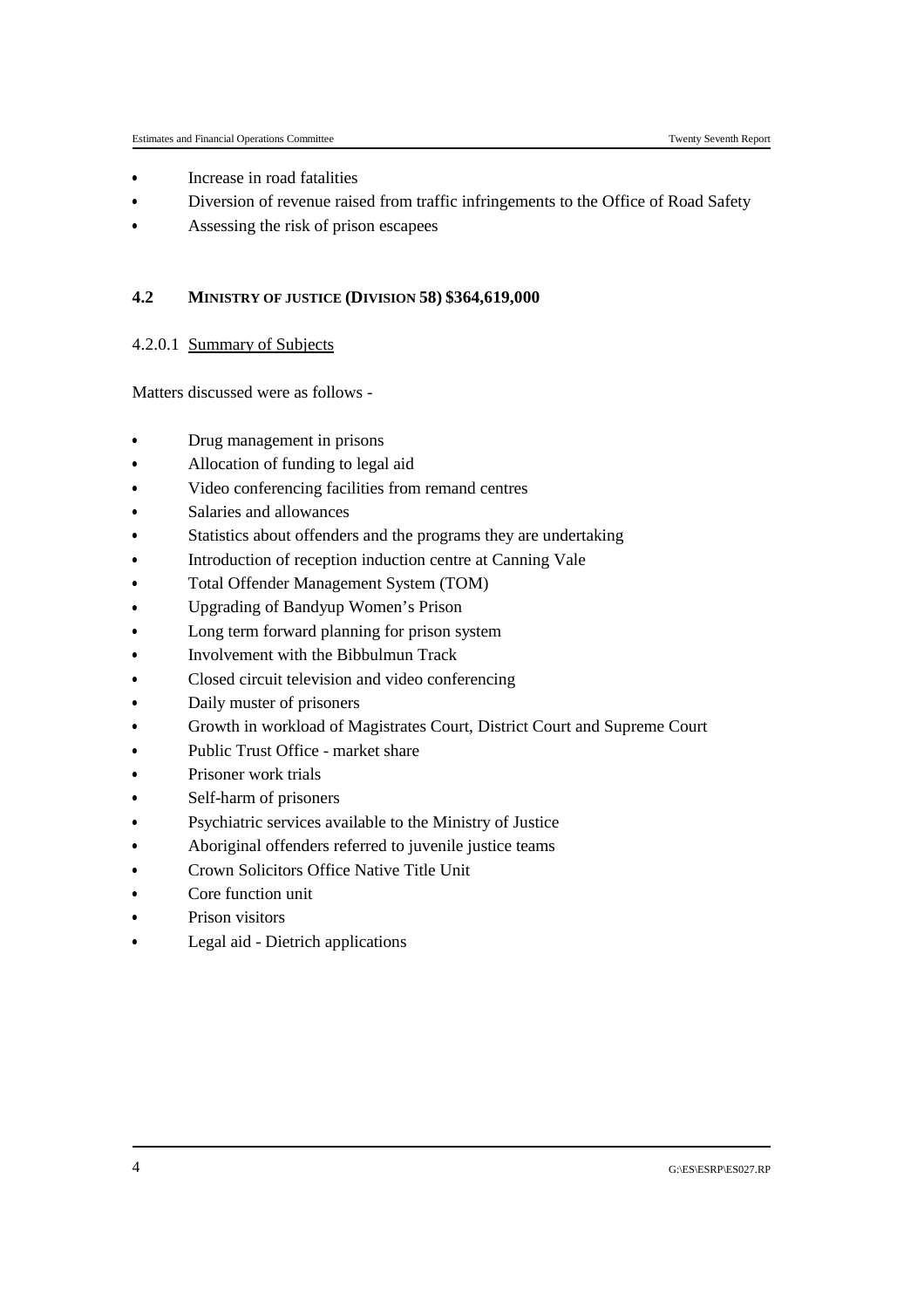## **4.3 HEALTH (DIVISION 73) \$1, 793, 541, 000**

#### 4.3.1 Summary of Subjects

- Increase in salaries and allowances
- Home and community care safeguard policy (HACC) &
- HACC fee-for-service policy
- Donor organ rate &
- Capital works program
- Establishment of a WA-based organ and tissue donation agency &
- Mosquito problem in the Mandurah and Peel area
- Building of staff accommodation &
- Back flow prevention program
- Nurses in country areas
- &Osborne Park Hospital
- Selling or transferring country state government nursing homes &
- Mental health services
- Whitby Falls Hostel &
- Armadale Health Service mental health services
- St John Ambulance contractual arrangement with Health Department &
- Royal Flying Doctor Service contractual arrangement with Health Department
- Regional Health Boards responsibilities &
- Mental health expanding services for women and infants
- Mental health postnatal depression programs &
- Office of Health
- Biomedical services at Princess Margaret and King Edward Hospitals &
- Total outlay for rural Western Australia (excluding Metropolitan Health Service Board)
- Peel-Mandurah campus redevelopment &
- Metropolitan Health Services Board cost of administration
- Mentally ill prisoners role of Health Department in providing care Ĭ,
- Fremantle Women's Health Centre lack of funding &
- Patient assisted travel scheme &
- Coordination of Aboriginal Medical Service with Commonwealth and State funded services
- Multipurpose service program in rural Western Australia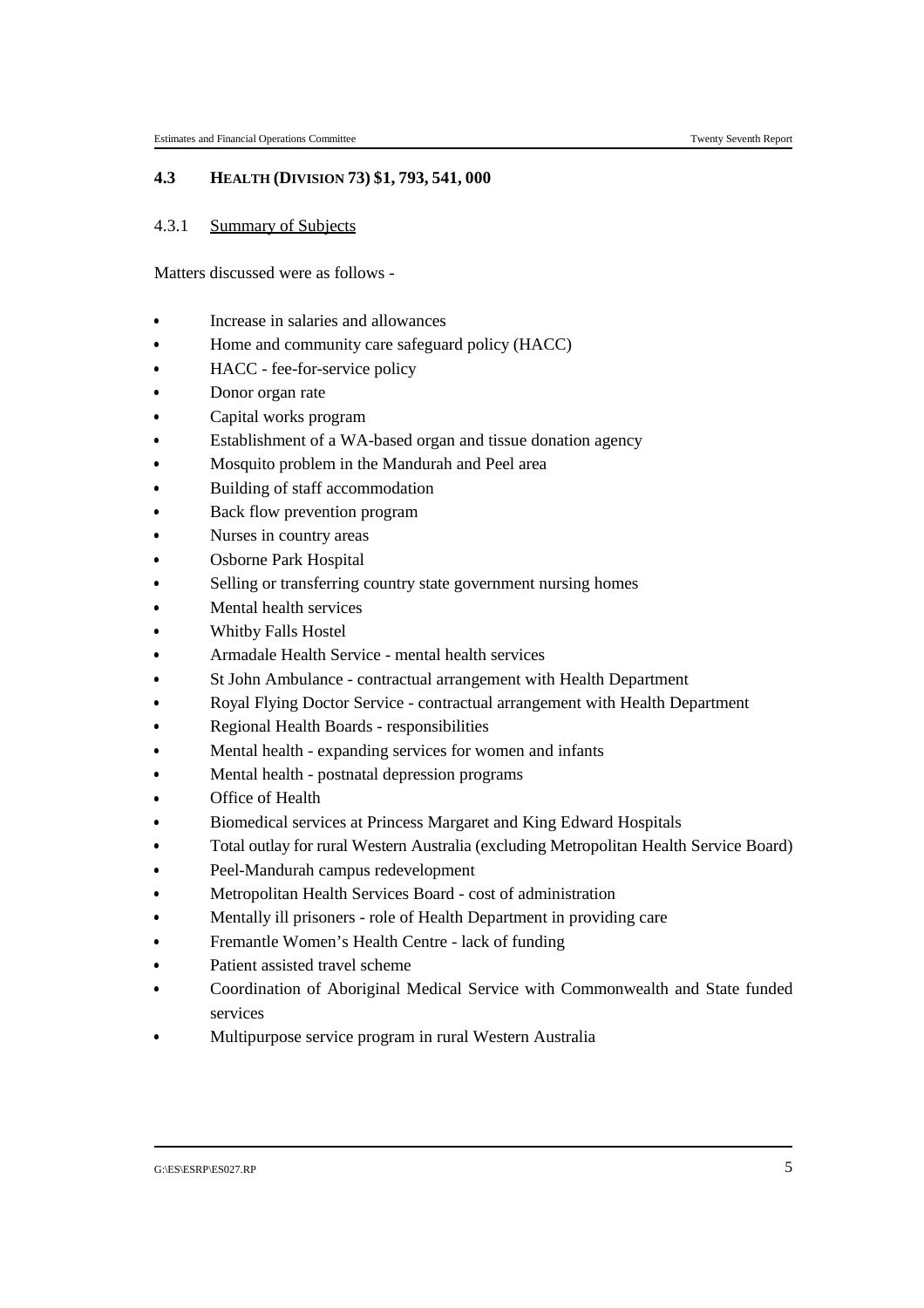## **4.4 CONSERVATION AND LAND MANAGEMENT (DIVISION 42) \$56, 368, 000**

### 4.4.1 Summary of Subjects

- Species of fauna added to the Western Australian threatened fauna list
- & Research into dieback conditions in Western Australian flora &
- Treatment with phosphites
- Tender for sandalwood &
- Fees for public entry to national parks in Western Australia
- Leeuwin-Naturaliste National Park opposition to entry fees &
- Salinity action plan
- Inoculation for dieback &
- Manjimup nursery
- Gnangara mound thinning of pines &
- Potential markets for pines from Gnangara mound
- Bonus payments to the Executive Director &
- Performance Agreement
- Licences issued or exemptions granted under Wildlife Conservation Act &
- Licences issued or exemptions granted under the Conservation and Land Management Act
- Treasury general incentive payments
- Employment or contract for advertising agencies, market research organisations, polling organisations, direct mail organisations, media advertising organisations and lawyers other than the Crown Solicitor's Office
- Pollinia plantations eligibility for carbon credits and other issues
- Liaison with farm bush fire brigades &
- Radio frequency used by bush fire brigades
- CALM debt &
- Assets sold this financial year and expected yield from asset sales next financial year
- Nature based tourism programs Ĭ,
- Redevelopment plans for Yanchep National Park
- & Royalties &
- Coup summary tables &
- Proportion of CALM budget directed to alternative species other than maritime pine &
- Proportion of CALM budget directed to attracting visitors to reserves &
- Decline in estimated number of red kangaroos &
- Contracts for third grade jarrah saw logs &
- Prosecution for transporting timber without a licence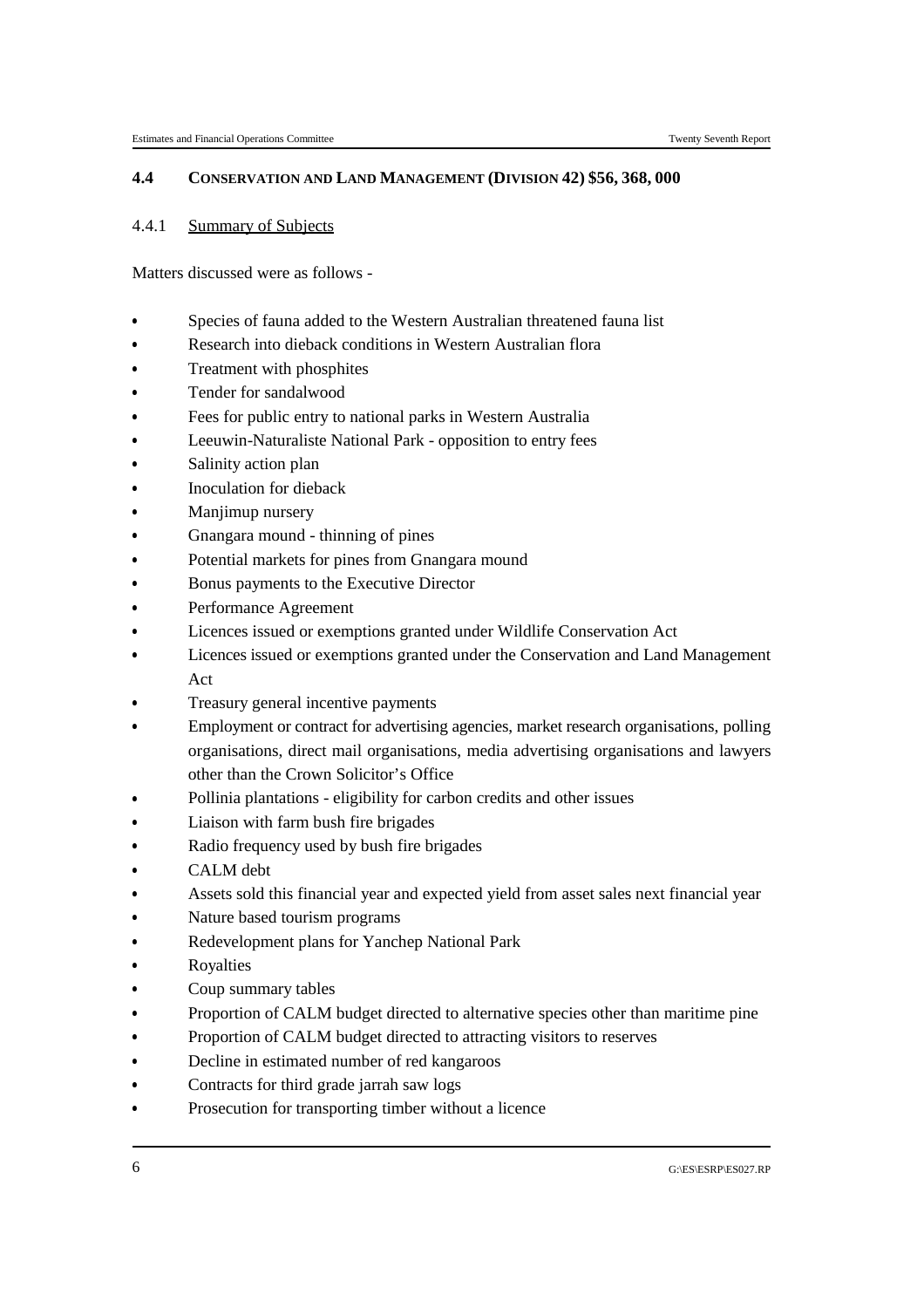- Receipt of Commonwealth grants &
- Comprehensive marine reserve system &
- Farm forestry plantation companies involved &
- CALM employment in plantation management &
- Management plan over national parks &
- Pina radiata pine &
- Harvesting of sandalwood
- Review of Cape Range National Park Management Plan &
- Eradication of wild pigs in the South West
- Tourism and recreation services
- &Conservation and bio-diversity
- Reduction in native forest available for harvesting as a result of RFA

### **4.5 PUBLIC SECTOR STANDARDS (DIVISION 10) \$2,495,000**

## 4.5.1 Summary of Subjects

- Knowledge among senior public servants as to operation of Public Sector Management Act
- Increasing number of complaints to Commissioner &
- Satisfaction of Members of Parliament with quality of Commissioner's activities &
- Ethics training and awareness across the public service &
- Engagement of consultants
- & Identifying systematic issues for agencies &
- Use of statistics obtained from breach complaints
- & Co-ordination with Ombudsman's office on ethics training &
- Reappointments &
- Failure by CEO's to forward performance agreements &
- Cost of consultants for Executive Search &
- Average leave liability &
- Appointment of special inquiries &
- Initiatives to monitor smaller agencies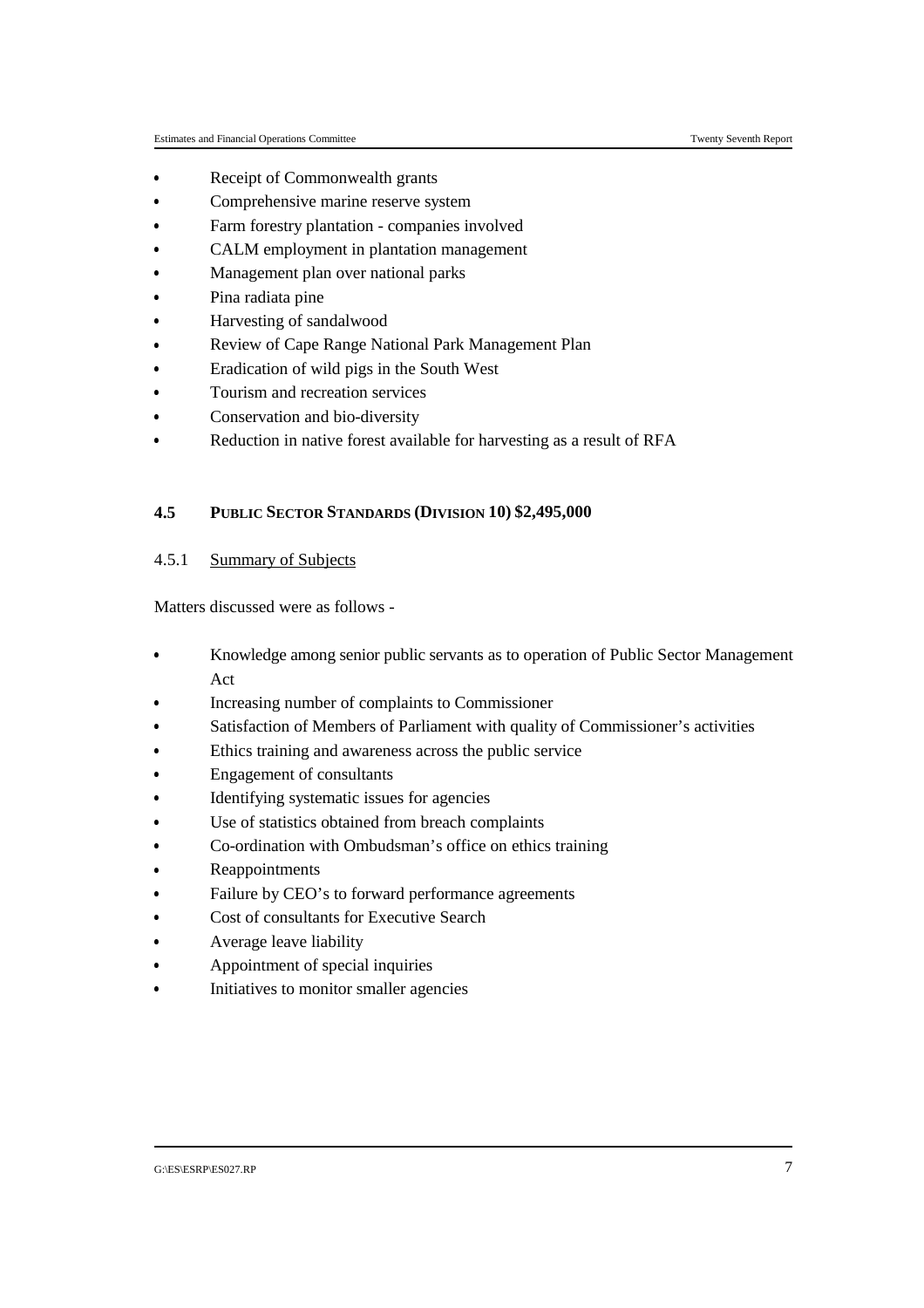## **4.6 TREASURY (DIVISION 9) \$71,028,000**

## 4.6.1 Summary of Subjects

Matters discussed were as follows -

- Level of economic downturn
- & State-Commonwealth intergovernmental agreements &
- Payment of GST and State taxes concurrently
- Motor vehicle fleet &
- Global increase in costs in anticipation of GST
- GST fixed proportion of tax with growth base &
- GST timetable for removal of existing taxes
- Presentation of Budget Papers implementation of recommendations of PAERC &
- Subsidies to liquor merchants and/or producers on cellar door wine sales use of term "subsidies"
- Local Government Development Commission
- Whole-of Government-expense issues &
- State wage case
- Standard and Poors AAA Rating &
- Gold State scheme

## **4.7 FAIR TRADING (DIVISION 54) \$9, 835, 000**

## 4.7.1 Summary of Subjects

- Legislative changes to the Builders' Registration Act 1939 and Home Building Contracts Act 1991
- Amendments to the Associations Incorporation Act &
- Trade Measurement Legislation &
- Payments under Salaries and Allowances Act &
- Appointment of CEO on contract versus permanent public servant &
- Break down of inquiries received &
- Conduct for finance brokers under the Fair Trading Act &
- Legal advice Crown Law and outside advice &
- Legislative program &
- Expertise and background of CEO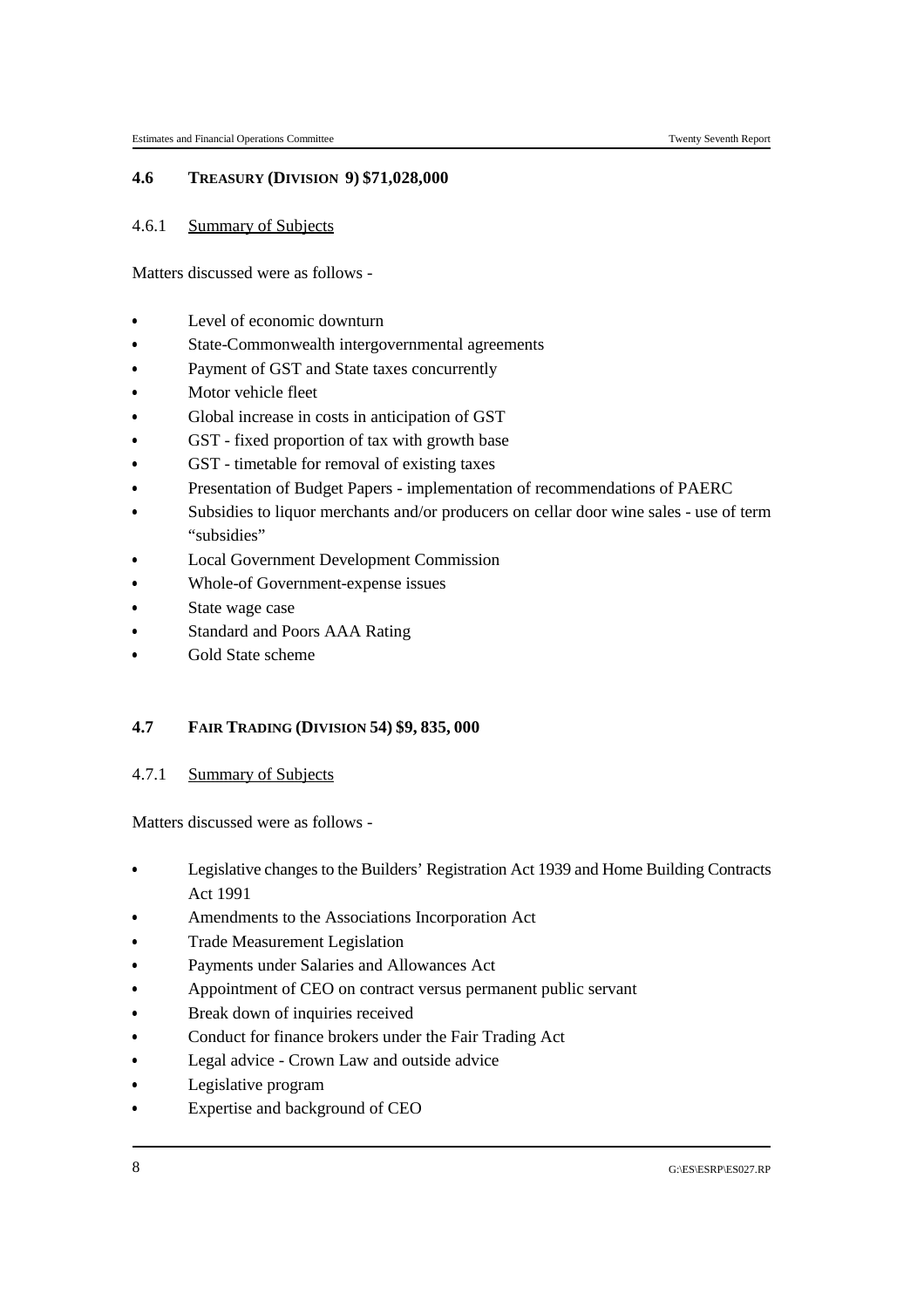- Real Estate and Business Agents Supervisory Board &
- Uniform Weights and Measures Act &
- Retirement Villages Act &
- Effect of GST on retail pricing of goods and services &
- Auditor-General report critical of measure of customer satisfaction &
- Mirror provision to sec 73 of Trade Practices Act in State legislation &
- Unconscionable conduct provisions
- Credit Act &
- Land valuer's revenue

#### **4.8 COMMERCE AND TRADE (DIVISION 11) \$94, 286, 000**

4.8.1 Summary of Subjects

- Statewide communications enhancement program &
- Details of expenditure on STEP
- Impact of Asian currency crisis &
- Business support for the Aboriginal business development office
- Funding for centres of excellence
- &State Funding Advisory Committee
- Promotion of Western Australia internationally as a location for pilot training Ĭ,
- Capital works specialised container transport &
- Industry incentive payment to Fletcher Group of Dubbo to establish an abattoir &
- Details of investment Incentive Scheme and basis for payments relevant criteria &
- Opening of Trade Office in the Philippines &
- Enterprise support programs to enhance international competitiveness &
- Market strategies to identify business opportunities for small and medium businesses &
- Polling by Department of Commerce and Trade &
- Wittenoom Trust Fund &
- Reliance on resource commodity sales &
- The Gorgon project &
- Promotion of WAIS &
- Participation of Aboriginal people in economic development through leadership program &
- Funding for relocation of Scitech Discovery Centre &
- Specific support under the centres of excellence program for the Institute of Child Health Research
- Expansion of telecentre network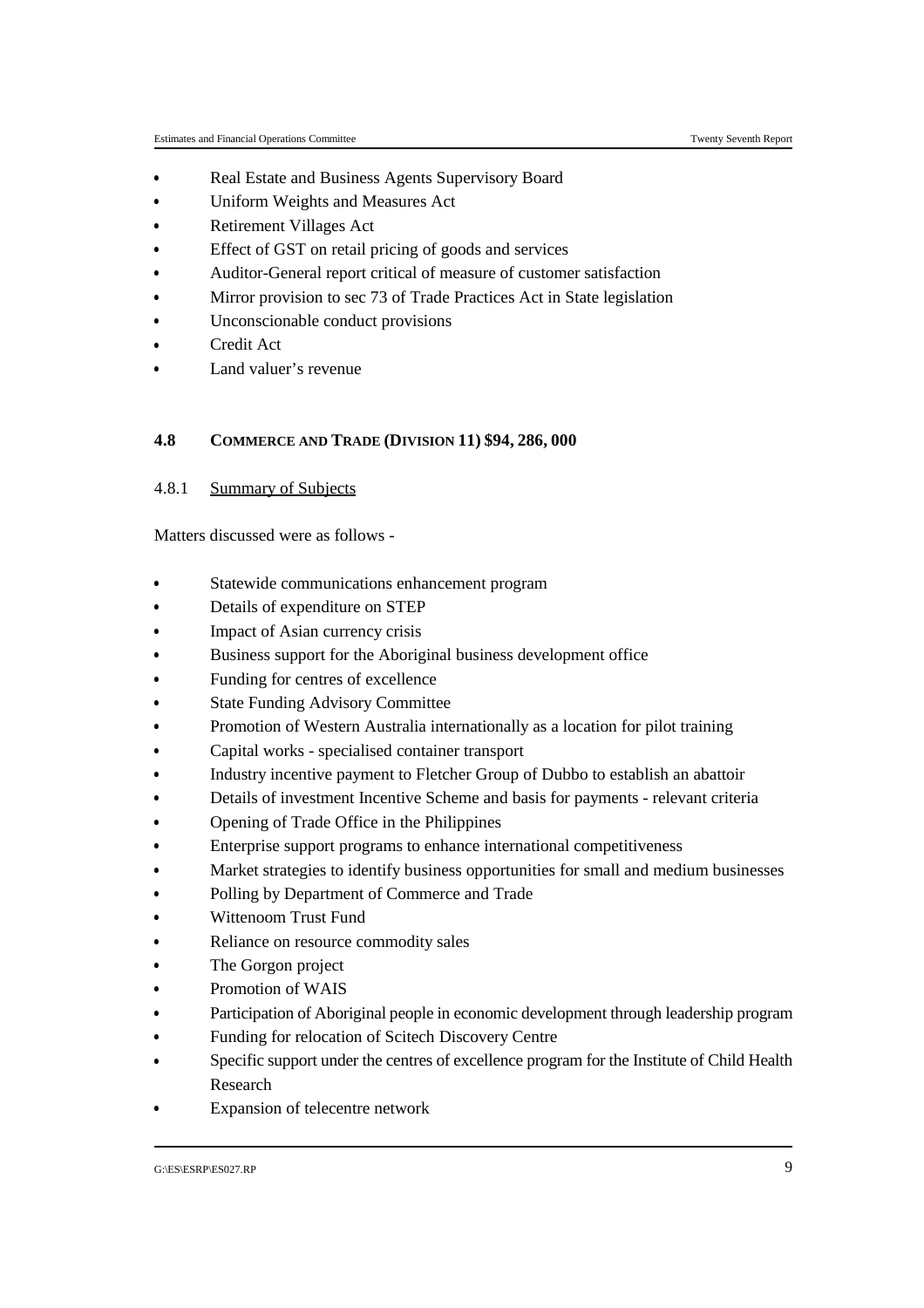Establishment of Bentley Technology Park

## **4.9 EDUCATION (DIVISION 25) \$1, 388,391, 000**

4.9.1 Summary of Subjects

- Ratio of primary and secondary school students to computers &
- Development by each school of a technology plan
- Number of computers provided to schools through computers in schools program
- &TEE results in Goldfields Pilbara and Kimberley regions
- Truancy in schools
- &Safer WA program - participation by Education Department
- Growth of non-business school sector in Western Australia
- &Salaries and allowances
- Asset sale revenue
- &Closure of schools
- Special project funding received from the Commonwealth
- &Schools in Indian Ocean Territories
- Allocation of \$50 million supplementation
- &Productivity dividend applicable to the Education Department
- Devolved purchasing authority from State Supply Commission
- &Commonwealth - State relations - Specific Purpose Payments received
- Secondary assistance scheme &
- Amenity fee levels and collection rates at State primary schools and State secondary schools
- Anti-bullying programs
- Legal liability of State for extensive bullying Ĭ,
- Early childhood sector provision of places for four year olds &
- Aboriginal pre-school centres &
- Multi-age grouping programs (MAG) &
- Student educational risk program
- &Number of students who fall into risk categories
- &Special education teachers
- & Training for remedial teaching &
- Accountability measures to ensure schools are delivering better outcomes &
- Albany Primary School site &
- Teacher shortages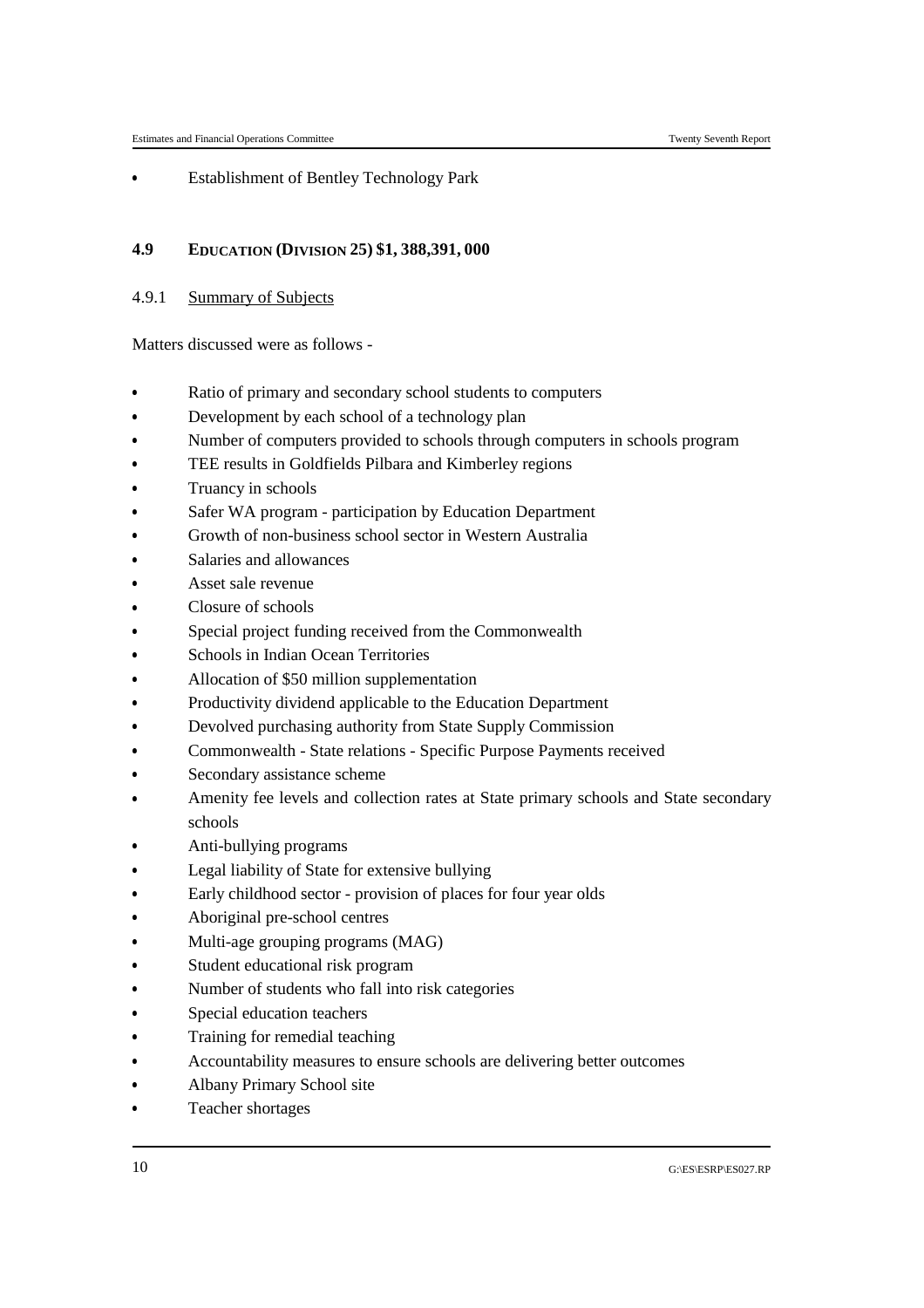- Country incentives package &
- Enrolment of international students &
- Remote country incentive packages funding &
- National literacy testing

## **4.10 ANTI-CORRUPTION COMMISSION (DIVISION 3 PREMIER AND CABINET - ITEM 6) \$9, 076, 000**

4.10.1 Summary of Subjects

Matters discussed were as follows -

- Total number of charges laid from 1 November 1996 &
- How many charges investigated by ACC?
- How many charges have been concluded? &
- How many charges have led to convictions?
- How many charges have been proceeded with and been dealt with by way of acquittal? &
- How many charges have not been proceeded with?
- Allocation for legal services provided by Crown Solicitors Office &
- Allocation for legal services by outside lawyers
- Allocation of budget for special investigations &
- Expenditure for media work 1998-99 and budget for media work 1999-2000
- Workload of the ACC &
- Increase in caseload and static budget allocation
- Absence of proper breakdown of ACC budget in Budget Papers &
- Number of ACC staff. Ĭ,
- Number of inquiries initiated &
- Special investigations and litigation &
- Reason for no increase in projection of core budget &
- Number of investigators &
- Referral of matters to independent agencies &
- Responsibility and accountability of ACC to Parliament.

## **4.11 PREMIER & CABINET (DIVISION 3) \$82, 981, 000**

#### 4.11.1 Summary of Subjects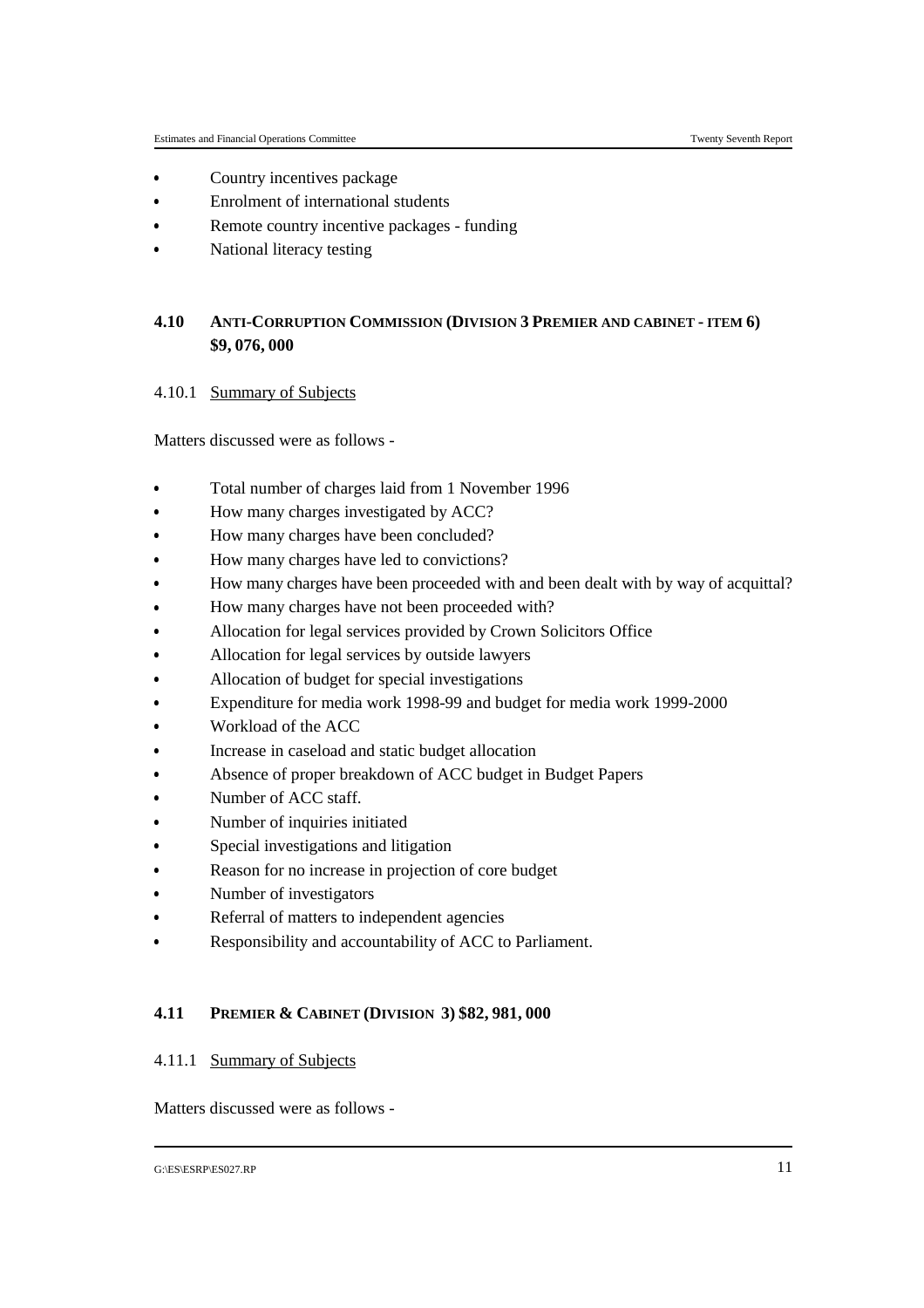- Consultants engaged by the Government why this report does not contain comprehensive list of consultants
- Consultants versus contracts for services &
- Checks to prevent re-employment of public sector employees taking voluntary severance &
- Contracts for service versus employment contracts &
- Use of knowledge acquired by former government employees have steps been taken to enforce legal rights?
- Payment of money in lieu of leave paid to CEO's &
- Availability to consultants of media summaries from Government Media Office
- Requirements under 175ZE of the Electoral Act to report on certain expenditure &
- Items incorporated into the asset expansion program
- Funding for native title initiatives &
- Costs of operating the native title and strategic issues division
- Management of MetroBus redeployment &
- Costs of representing interests of State in native title matters
- Aggregate cost across government agencies of native title matters &
- West Coast Field Services payments made
- Timing of tabling of consultants report to 30 December 1998 &
- Results of native title research on Wik carried out by AMR: Quantum Harris call for tabling
- Compilation of internal directory of ministerial officers associated with cabinet
- Role of Ministry in redeployment issues &
- Management and funding of the Constitutional Centre of Western Australia
- Cost of running the European Office and method of assessing performance
- &Role of Assistant Director General, Ms Vera Novak
- Alleged conflict of interest in native title matters &
- Placing of Western Australian legislation on line
- Process of consolidating Western Australian legislation &
- Appointment to Government Boards and Agencies
- Costs per Member of Parliament &
- Referendum on Federal Constitution later this year implications for this State

## **4.12 TOURISM (DIVISION 36) \$37, 783, 000**

## 4.12.1 Summary of Subjects

Matters discussed were as follows -

www.westernaustralia.au Tourism Commission website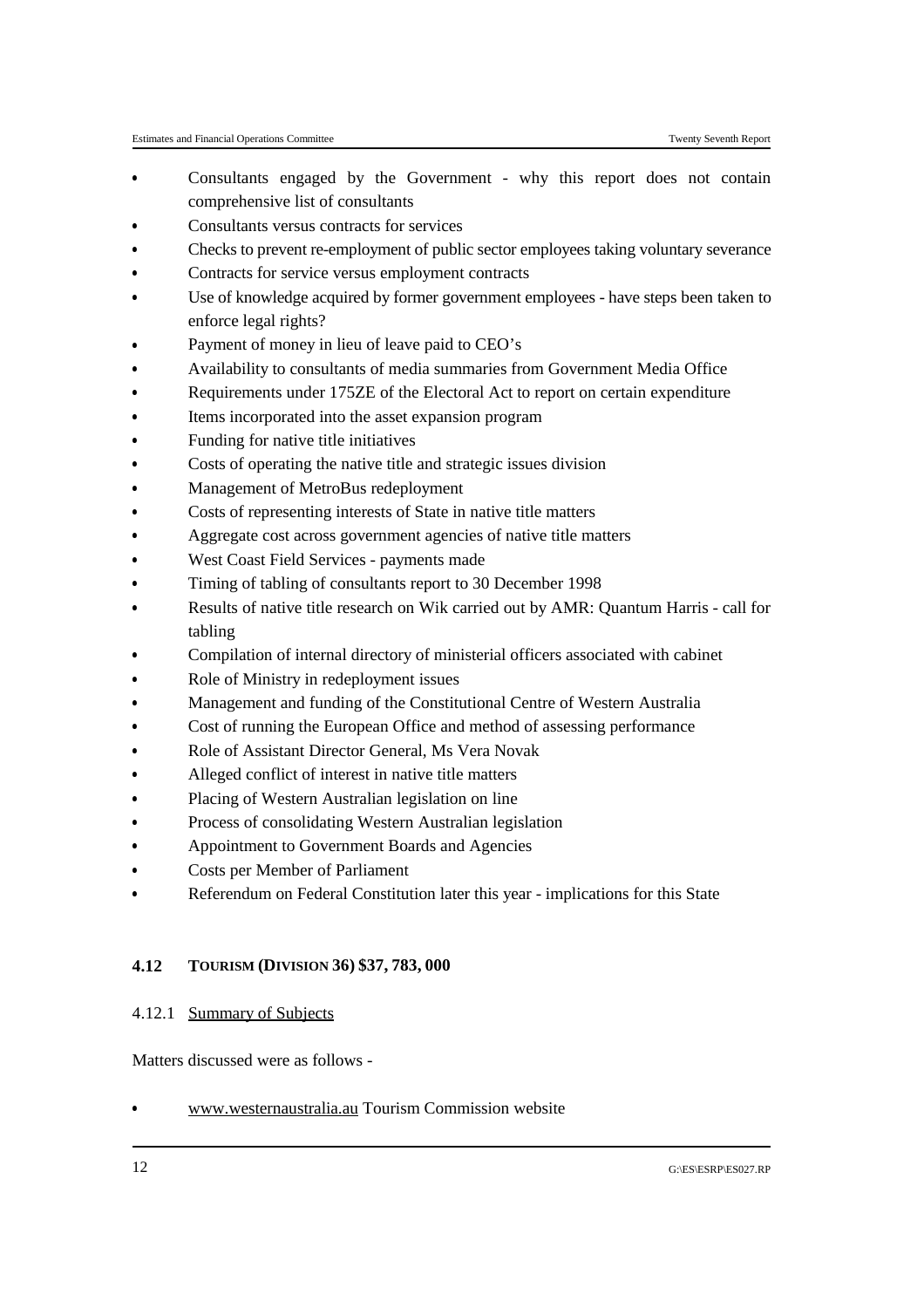- Brand WA Campaign in the United Kingdom &
- Inbound tourism increase in air transport seats &
- Passenger numbers from Asia &
- Redeployment of WATC staff &
- Representation of interests on Board of WATC
- &Tourism aimed at the backpackers market
- &Investment attraction fund
- Tourist development fund &
- Rebuilding of Onslow and Exmouth tourism infrastructure
- Generic branding strategy &
- Cost of Rally Australia, Heineken Classic and Hopman Cup
- Appointment of advertising agent to undertake public relations work
- &Attracting events to Western Australia
- Payment for Samrt Cartes at Perth Domestic Terminal &
- Developing day trip tourism from Perth
- "Perth Best on Earth" campaign
- &"Perth - Western Gateway to Sydney 2000 Olympics" campaign
- Cost of domestic air fares to Western Australia from eastern states &
- Perth Convention Centre
- Perth for Kids call for re-launch of campaign

## **4.13 FISHERIES (DIVISION 32) \$17, 235, 000**

4.13.1 Summary of Subjects

- Abrolhos island airstrip upgrade &
- Cost recovery in relation to the cost of a licence to take salmon &
- Involvement of the Commonwealth in day-to-day planning and management of the marine environment
- Commonwealth Wildlife Protection Regulation of Exports and Imports Act 1982 &
- Fisheries WA approach to Environment Australia policies &
- Trends of sick leave and workers compensation leave in Fisheries WA &
- Legal fees incurred by Fisheries WA &
- Patrol by Fisheries WA of abalone fishery on the south coast &
- Fisheries adjustment scheme buybacks &
- Output measure low level of satisfaction in the broader community &
- Issue of aquiculture licences Fisheries WA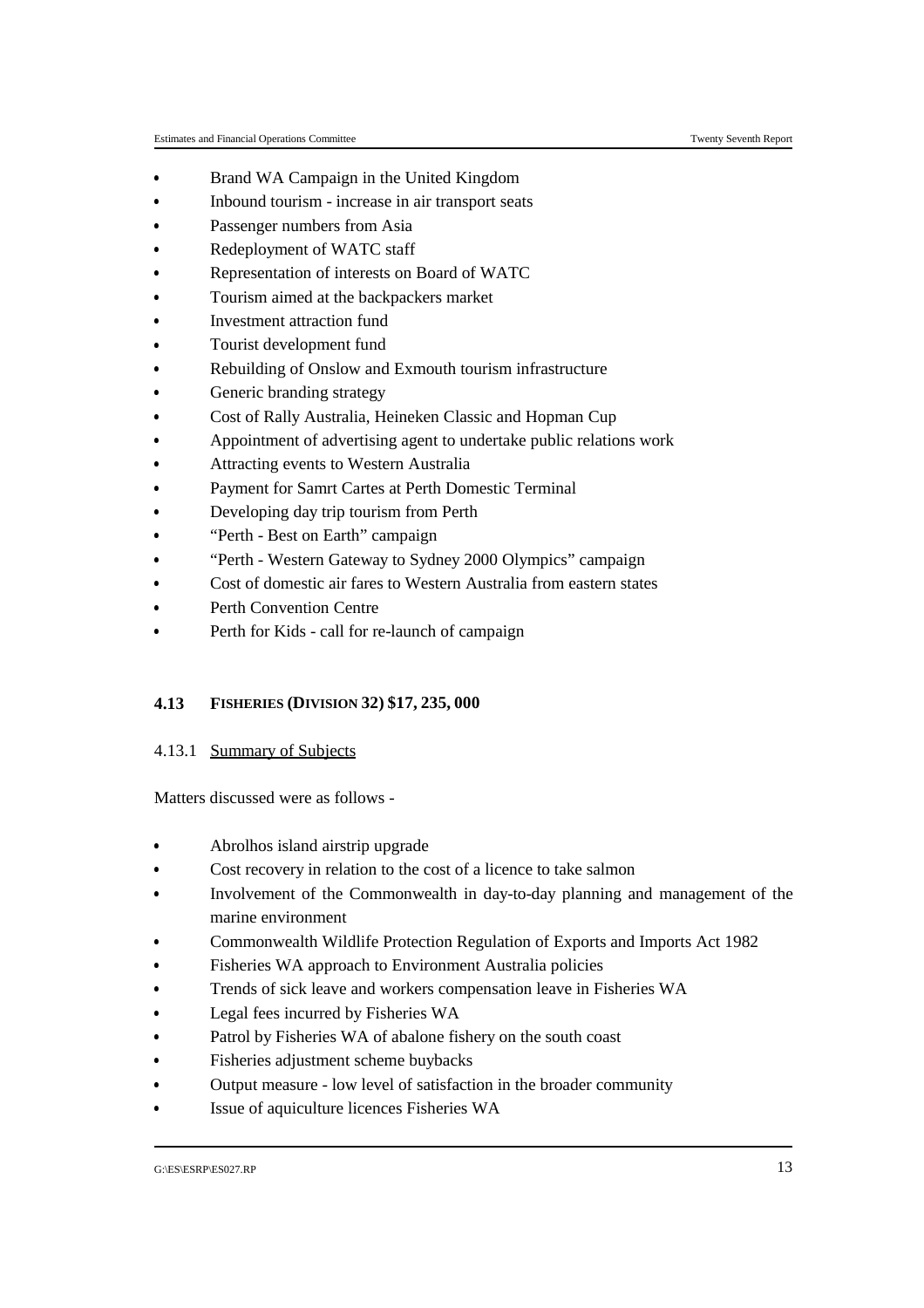- Development of by-catch action plan &
- Shark Bay trawl-by-catch action plan &
- Pilchard kill mortality problem &
- Development and promotion of the State aquiculture industry &
- Implementation of Australia's ocean policy effect on Fisheries WA

## **4.14 ABORIGINAL AFFAIRS (DIVISION 69) \$17, 564, 000**

## 4.14.1 Summary of Subjects

- Establishment of Regional Officer Network additional funding required
- & Management plan for developing Aboriginal sites - involvement of custodians and Aboriginal people in the process
- Aboriginal Heritage Act requests and approval for Aboriginal sites to be placed on the Aboriginal Heritage Register
- Drafting and development of new Aboriginal Heritage Act
- Aboriginal Lands Trust progress in facilitating the release of additional land for excision
- Inclusion of Aboriginal communities in land management strategies facilitating the presence of Aboriginal communities on lands to which they aspire
- Surrender of Kimberley mission land to the Crown in advance of transfer to incorporated Aboriginal communities
- Sealing roads in Aboriginal communities
- &Aboriginal community-based patrols, wardens and town reserves
- Ĭ, Northbridge patrols - Karnya patrol &
- Consideration for patrols under Police Department as opposed to Aboriginal Affairs Department
- Links with WA Drug Abuse Strategy Office &
- Truancy and assistance of Education Department with patrols &
- "Bringing Then Home" report implementation of recommendations &
- Funding for the Aboriginal reconciliation movement &
- Family history application process drop in cost per request &
- Public awareness forums &
- Steps to rectify Auditor General's concerns re acquittal of grant money &
- Management of infrastructure gazetting of towns to provide power and other services at the standard rate
- Effect of gazettal by Aboriginal community of its townsite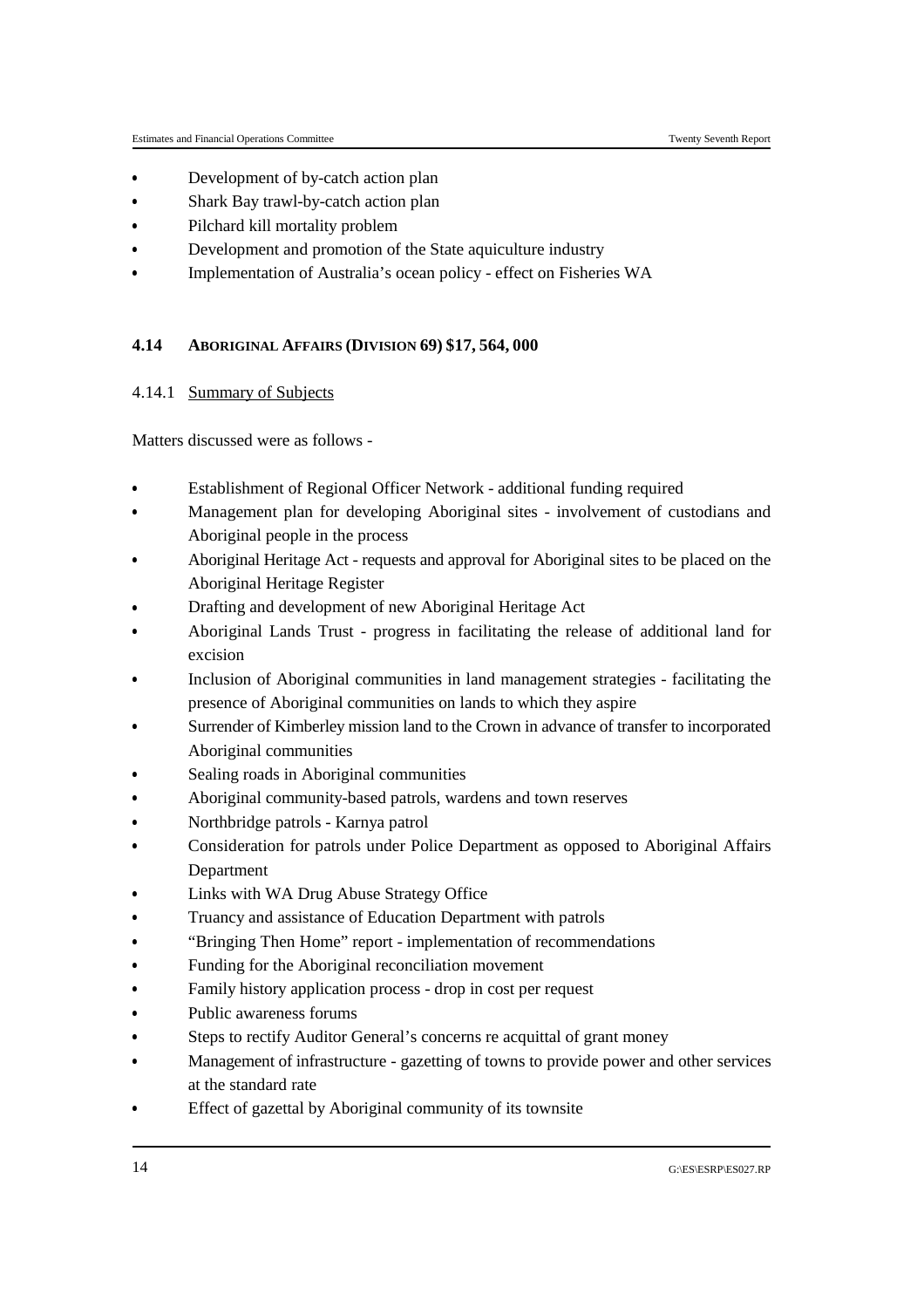- Local area co-ordination model &
- Regionalisation of Aboriginal affairs &
- Proportion of regional staff Aboriginal. Proportion of regional staff compared to central offices
- Cultural ties of regional staff to area where they work &
- Accredited Aboriginal interpreters in the Courts funding &
- Aboriginal alternative dispute resolution services
- Salaries and allowances &
- Assistance by Aboriginal Affairs Department to native title claims

## **4.15 FAMILY & CHILDREN'S SERVICES (DIVISION 80) \$154, 395, 000**

## 4.15.1 Summary of Subjects

- Women's Policy Development Office
- Criteria for selecting recipients of the community based "No Interest Loan Scheme." &
- The establishment of the Criminal Record Screening Unit
- Office of Seniors Interests &
- Remuneration of executive directors
- Responsibility for women in prison who are pregnant and look after the needs of a child who is born in prison
- Child care concern report distinction between priorities 1 to 3 Ĭ,
- Child maltreatment allegations &
- Initiatives in "Time on Our Side" document &
- Elder protection pilot strategy &
- New technologies for senior programs &
- Consultation with Council on the Ageing (WA) Inc and the Western Australian Council of Social Services
- Proposed carers policy discussions with other parties &
- Parenting as a preventive measure &
- Outreach service innovation in delivery &
- Cost effectiveness of early intervention services decrease in funding &
- Breakdown of funding between education services, treatment programs and prevention programs
- Expansion of diversion programs to engage offenders into treatment at various levels of the criminal justice system
- Budget for the Court diversion office and the number of staff employed in it &
- Comprehensive strategy to reduce heroin overdoses involving all key agencies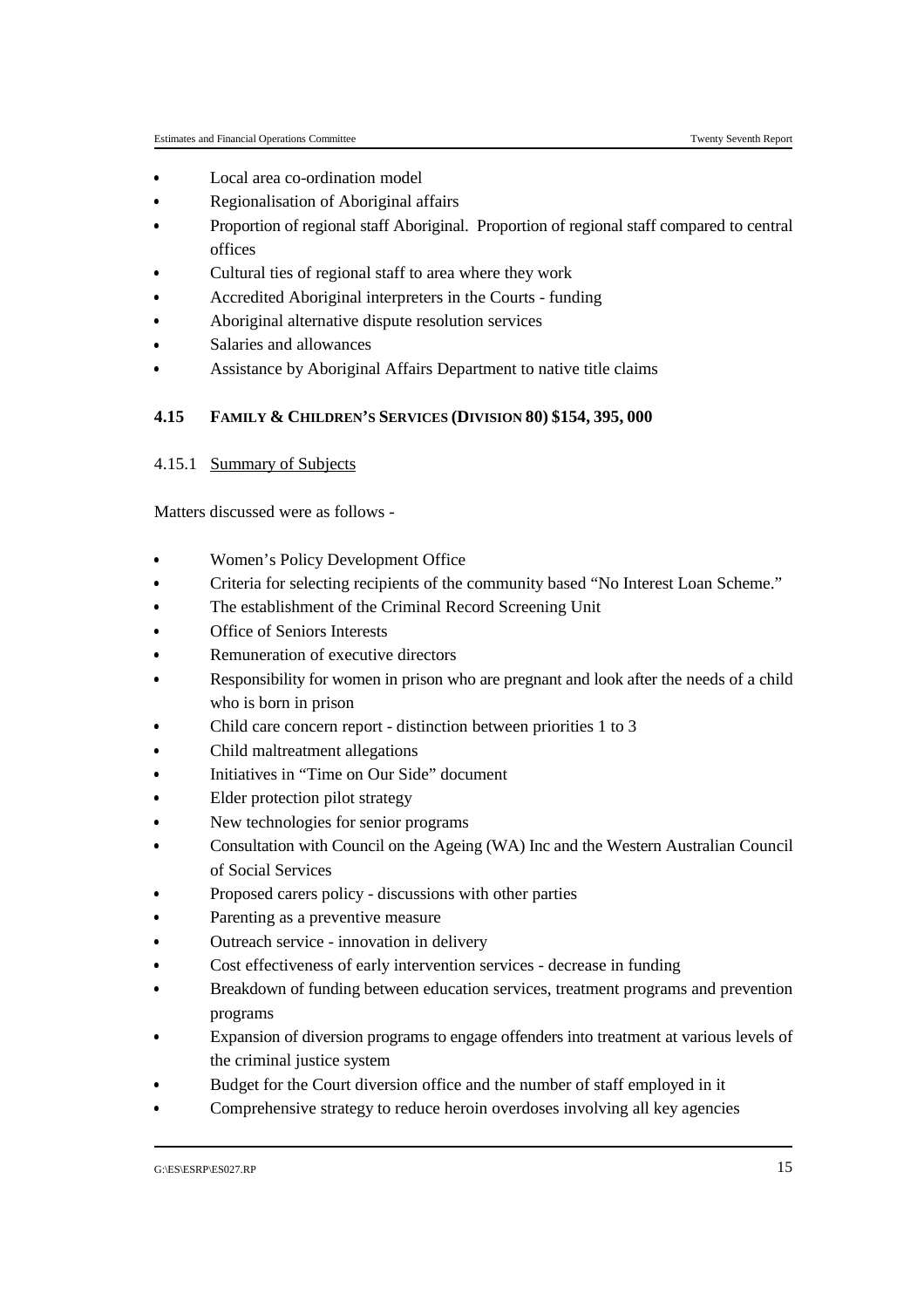- Comparison of heroin death rates per state &
- Drug abuse success rate &
- Budget for "No Interest Loan" scheme of \$1.5 million &
- Response needs to Aboriginal families and children &
- International adoptions in Western Australia review of the Adoption Act 1994 &
- Parent information centres &
- Advancing the status of women
- School drug education programs &
- Domestic violence funding
- Funding for children and teenagers in refuges &
- Domestic violence advertising budget
- Domestic violence in the Aboriginal community

### **4.16 TRANSPORT (DIVISION 40) \$760, 575, 000**

## 4.16.1 Summary of Subjects

- & Lack of progress in contracting out Ĭ,
- TravelSmart project &
- Driver classification for heavy haulage &
- Lease of Wyndham Port &
- Speed limits on the road &
- Development of northern suburbs and Midland metropolitan rail extension master plan &
- Allocation of funding for extension of northern suburbs railway line &
- Bus-service-passenger-place-kilometres &
- Percentage of customers who rank metropolitan passenger services as satisfactory &
- Tabling of "Passenger Satisfaction Monitor 1999, A Presentation to Transperth" &
- Number of boardings on Transperth buses &
- Tonkin Highway works underspent budget &
- Reimbursement of tendering costs up to \$150,000 per contract to unsuccessful tenderers for Kwinana Freeway Project
- Hepburn Avenue Railway station completion date &
- Hepburn Avenue Railway station split platform versus single island platform &
- Number of new buses operating &
- Number of new buses manufactured in Western Australia &
- Contract with DaimlerChrysler &
- Fastrack and Westrail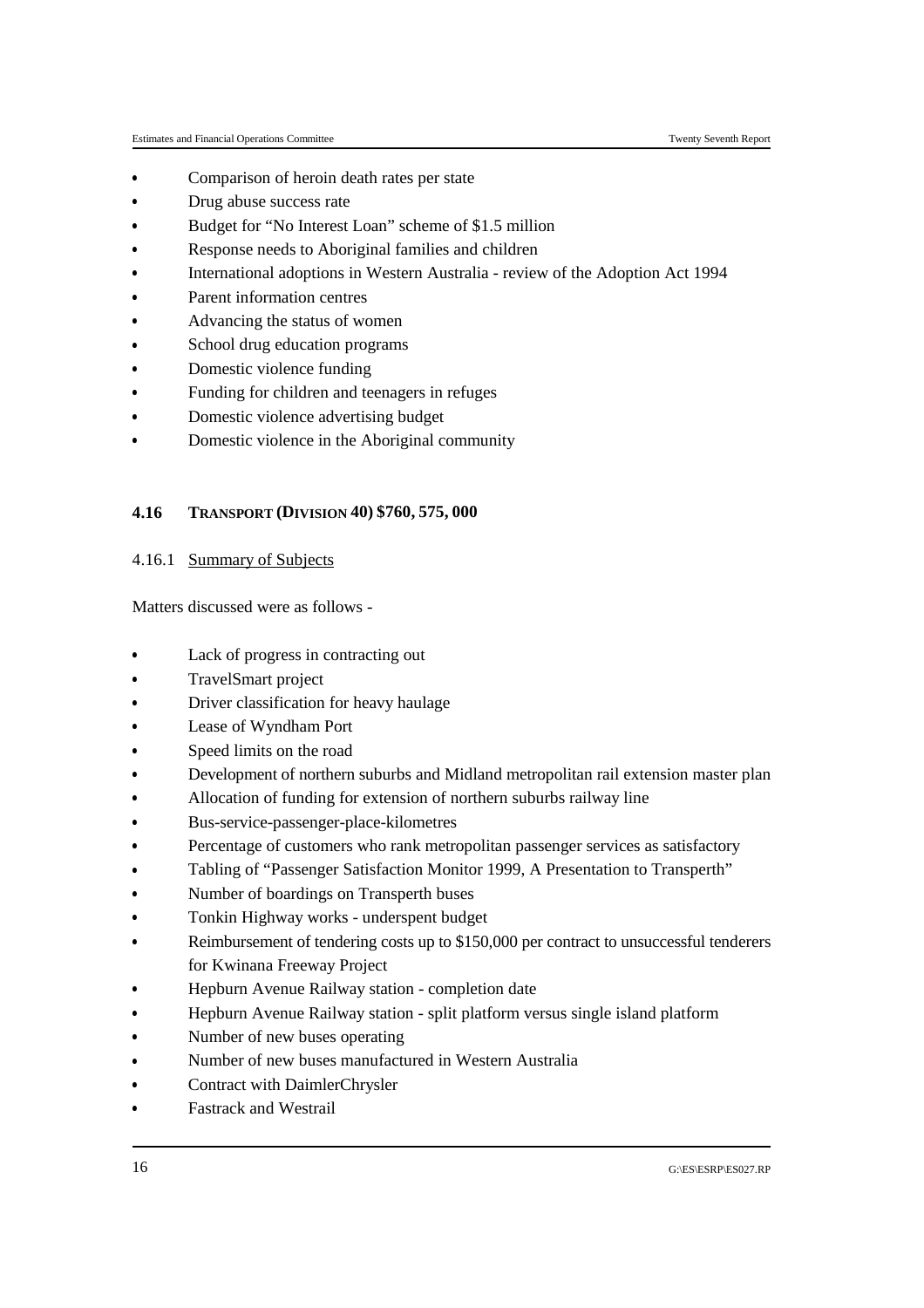- Legislation requiring roll cages on utilities &
- Contracts for maintenance of roads in rural Australia &
- Cyclones Vance and Elaine assistance for national disaster relief &
- Taxi industry amendments to Taxi Act and Transport Co-ordination Act under national competition policy
- Bus acquisition program &
- Gas powered versus diesel powered buses
- Extension of suburban rail network to the south west corridor to Mandurah &
- Privatisation strategies
- Sale of licensing centres &
- Sale of Midland licensing centre
- Extension of Reid Highway &
- Traffic movements on various roads
- Kalbarri air strip &
- Review of the Transport Coordination Act and implementation of changes
- Safety of split rail platform versus island platform &
- Funding by Main Roads for the construction and sealing of Mowen Road Nannup in light of the fact that \$3 million funded through Regional Forest Agreement
- Sale of Westrail's freight business
- Westrail receive credit for diesel excise &
- Number of passenger rail car sets that have been purchased by Westrail since March 1993 for the urban passenger network and the cost of that purchase
- Budget allocation for Stateships
- Road safety in rural and remote Western Australia &
- Environmental and land purchase requirements
- Breakdown of figures for Mitchell Freeway extension &
- Department of Transport's role in providing transport advice for the coordination of the various arms of public transport in the metropolitan area

## **4.17 AUDITOR GENERAL (DIVISION 7) \$6, 939, 000**

## 4.17.1 Summary of Subjects

- Section 58C of the Financial Administration and Audit Act and the claim of "commercial - in confidence"
- Joondalup Health Campus recommendations made by Auditor General &
- Responsibility of the Accountable Officer under the FAAA for preparing annual report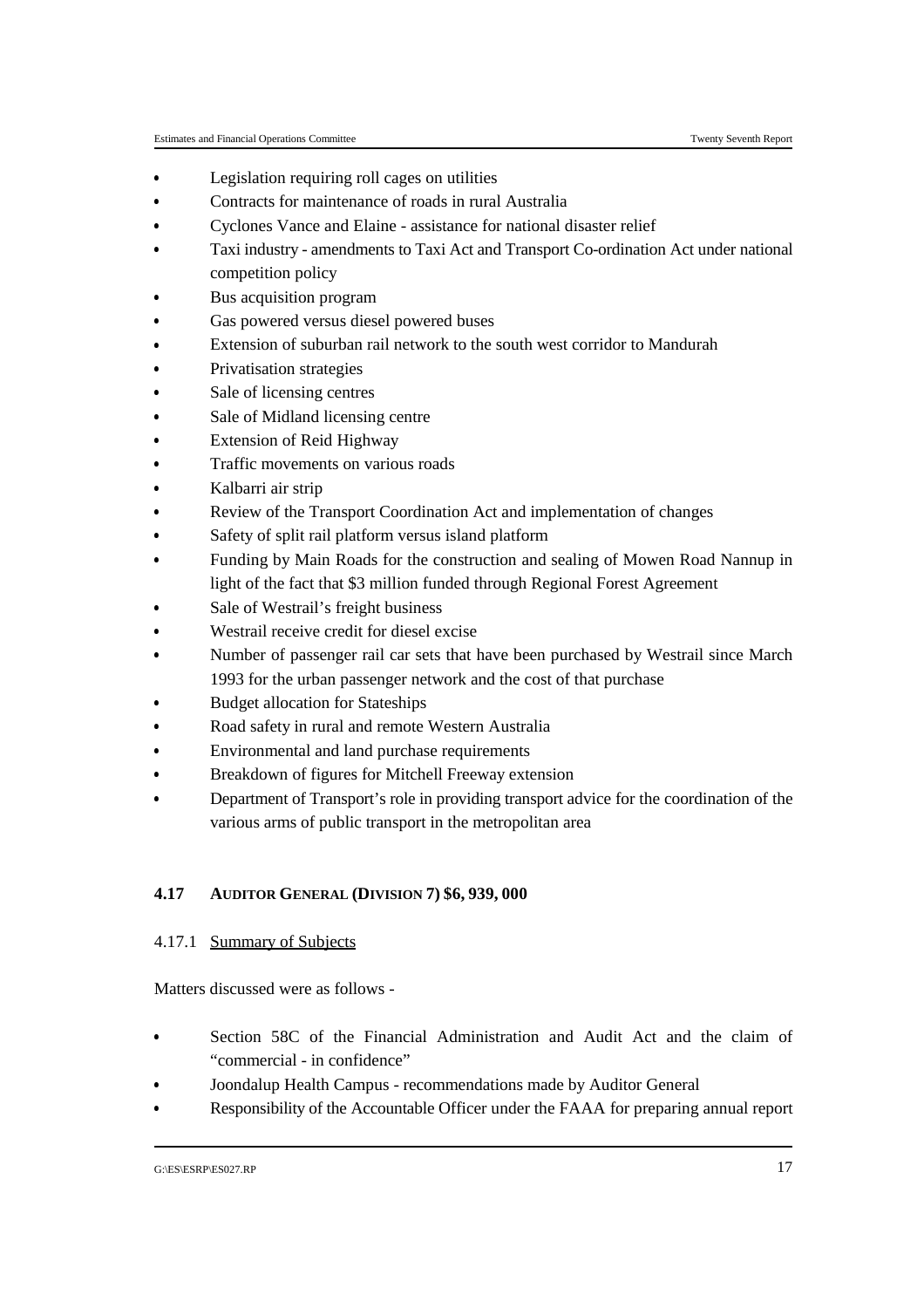- Work load of office &
- Office resources devoted to pending introduction of GST &
- Office resources devoted to year 2000 problem &
- Office resources devoted to performance programs as against compliance audits &
- Conducting of value for money (or efficiency and effectiveness) audits &
- Requirement of FAAA for Auditor General to report on matters of significance &
- Annual reports and presentation of Budget Papers
- Use of consultants and FTE measures &
- Monitoring of compliance by agencies and departments with section 175ZE of the Electoral Act
- Examination of reorganisation of Parliament
- Audit of Investment Incentive Program conducted by the Department of Commerce and Trade
- Experience of Auditor General's office with commercial in confidence documents
- &Operation and scope of Financial Administration and Audit Act
- Role of Parliament and its Committees policing compliance with FAAA. &
- Accountable Officer (CEO) has first tier of accountability
- Minister administering the legislation has next tier of accountability &
- Parliament and it Committees has next tier of accountability
- Auditor General's role is to provide matters of significance that should be brought to notice so that those in a position of and with executive authority or power are able to address the issue
- Reconciliation of annual reports to budget papers actual result compared against previous years budget estimate
- Staff turnover and retention of staff
- Secondment of staff to other offices
- &Use of consultants
- Auditing where work performed by contractors &
- Access to out-sourced contracts
- Role of private audit firms with Government Agencies and Departments &
- Blurring of distinction between "auditor" and "business adviser" in private practice
- Full and free access to records under the FAAA

## **HON MARK NEVILL MLC CHAIRMAN**

## **22 June 1999**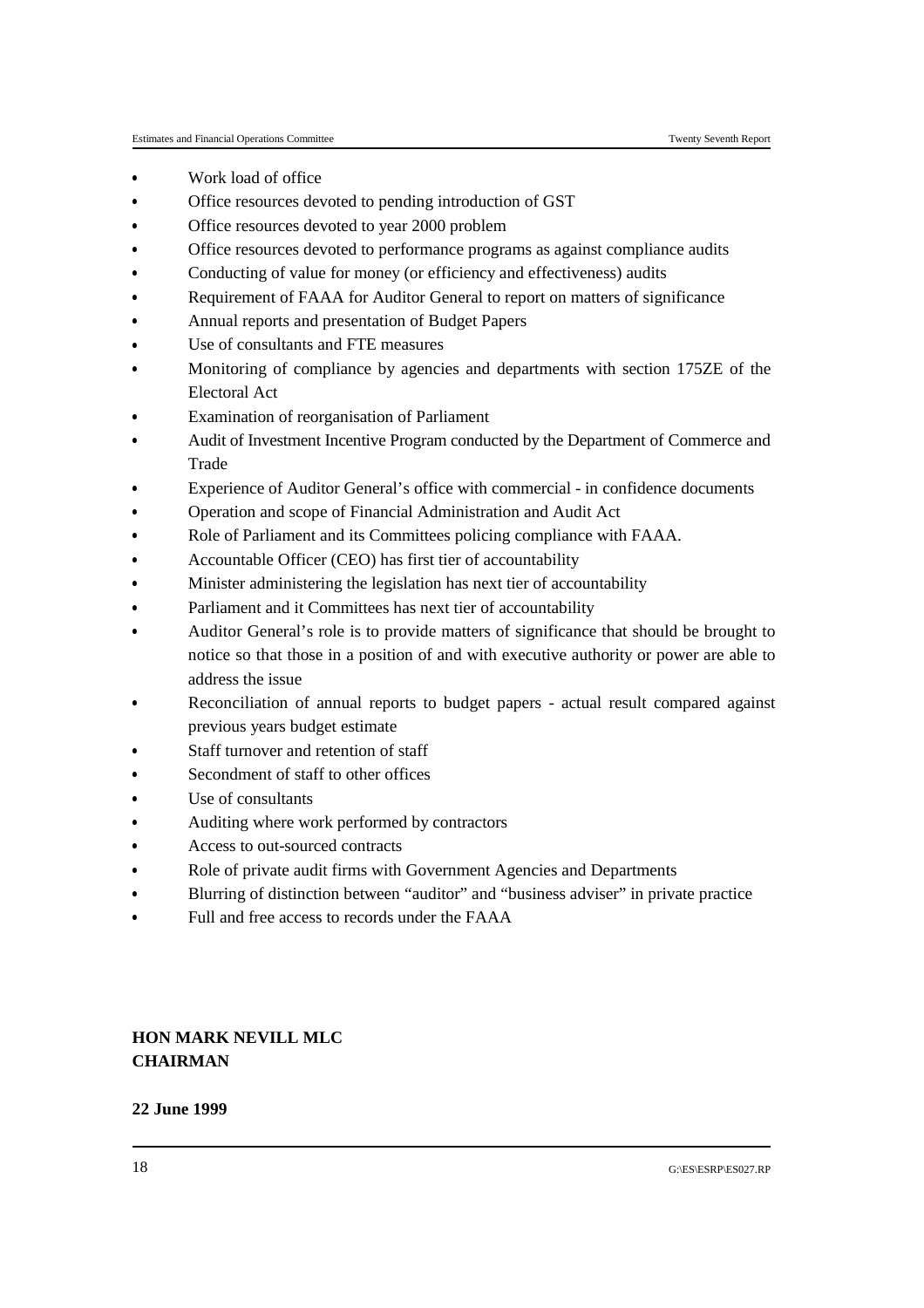# **APPENDIX "I"**

# **LEGISLATIVE COUNCIL STANDING COMMITTEE ON ESTIMATES AND FINANCIAL OPERATIONS**

## **1999/2000 ESTIMATES HEARINGS PROCEDURE POLICY**

## **1. Circulation of invitations and procedural guidelines prior to the hearings**

The Committee will issue invitations and procedural guidelines as follows:

### **(a) Agency representatives**

The Chief Executive Officer (CEO) and the responsible Minister for each agency included in the review will be issued invitations to attend the relevant hearing approximately one month in advance of the hearing date. Where however, conditions dictate otherwise, a shorter time frame may be necessary. Should this occur, the Committee will endeavour to advise the CEO and Minister at the earliest possible opportunity.

#### **(b) Members of the Legislative Council**

Members of the Legislative Council will be issued invitations to attend the hearings approximately one month in advance of the date of the hearing. Where however, conditions dictate otherwise, a shorter time frame may be necessary. Should this occur, the Committee will endeavour to advise the Members at the earliest possible opportunity.

Once the Committee has determined which agencies will appear before it, Members of the Legislative Council will be informed of the agencies to be reviewed.

## **2 Witness Information Sheet**

Ministerial advisors appearing before the hearings will be requested to complete a 'Witness Information Sheet' (copy attached at appendix A). All the information sought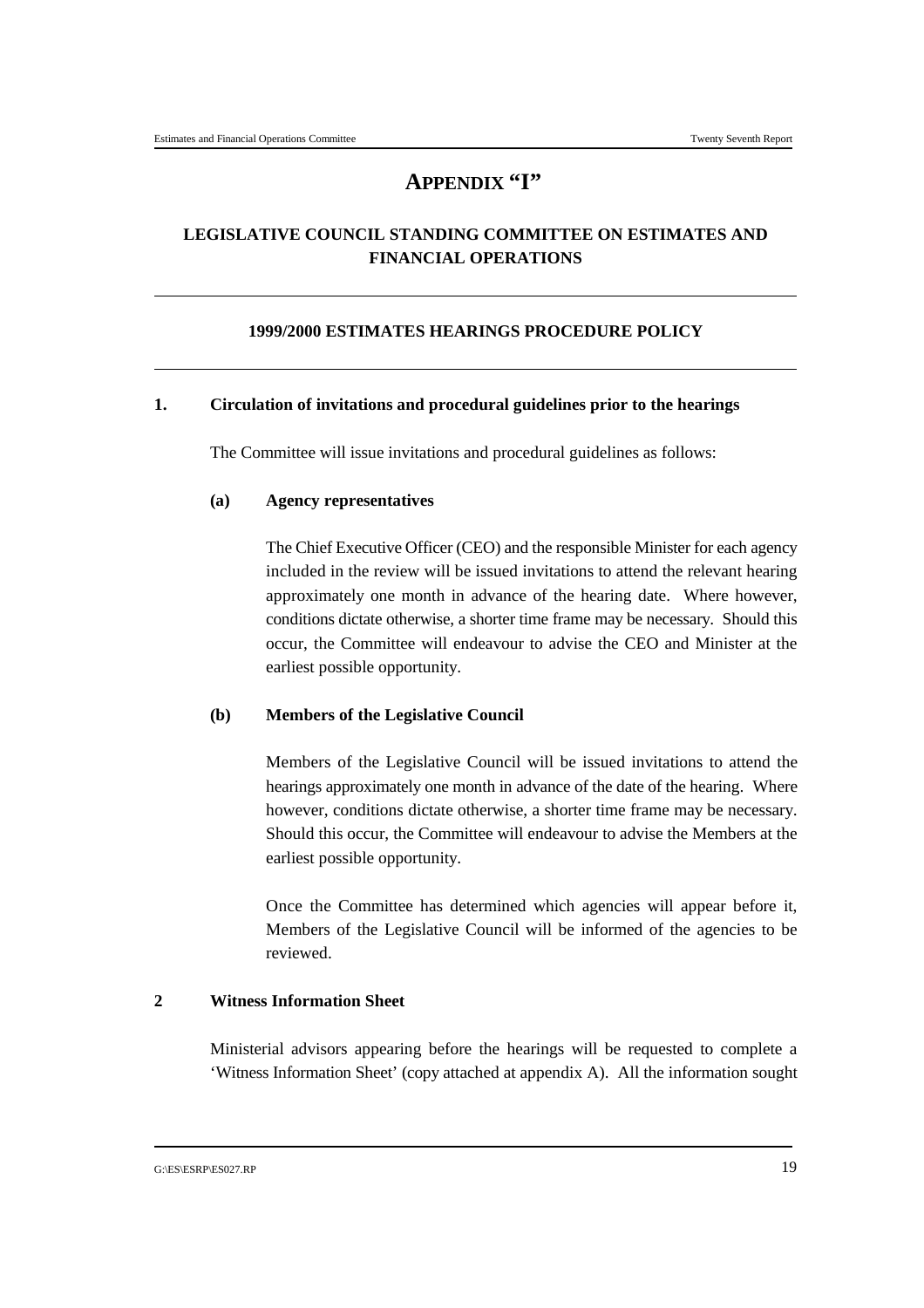is necessary to allow Hansard to meet various requirements involved in producing a final and correct document.

## **3. Order of questions**

Although the Chairman must give priority to Committee members to ask questions, every endeavour will be made to facilitate the asking of questions by other members (subject to time constraints).

Calling of questions is at the Chairman's discretion.

Questions must relate to the budget estimates 1999/2000 or to the content of the departments/agencies annual report for the current financial year. The Chairman has the discretion to call a question out of order.

Questions will only be permitted during the time allocated for the hearing.

At the Chairman's discretion, questions outstanding at the close of the hearing may be directed to the department or agency in question in writing through the Committee. Outstanding questions should be handed to the Advisory/Research Officer (ARO) at the close of each hearing for forwarding to the agency via the responsible Minister. Response to the question should be forwarded to the ARO within five working days of receipt of the question.

The Procedure for handing up questions on notice:

- questions must be legible (**preferably typed and on 3.5" floppy disk**), and clearly identify:
	- i. the author of the question; and
	- ii. the intended recipient (agency/department/individual)
- comply in all other respects with these guidelines.

## **4. Procedure for asking questions**

During the hearings, questions should be directed through, and be acknowledged by, the Chairman appointed for the particular hearing.

## **5. Type of questions permitted**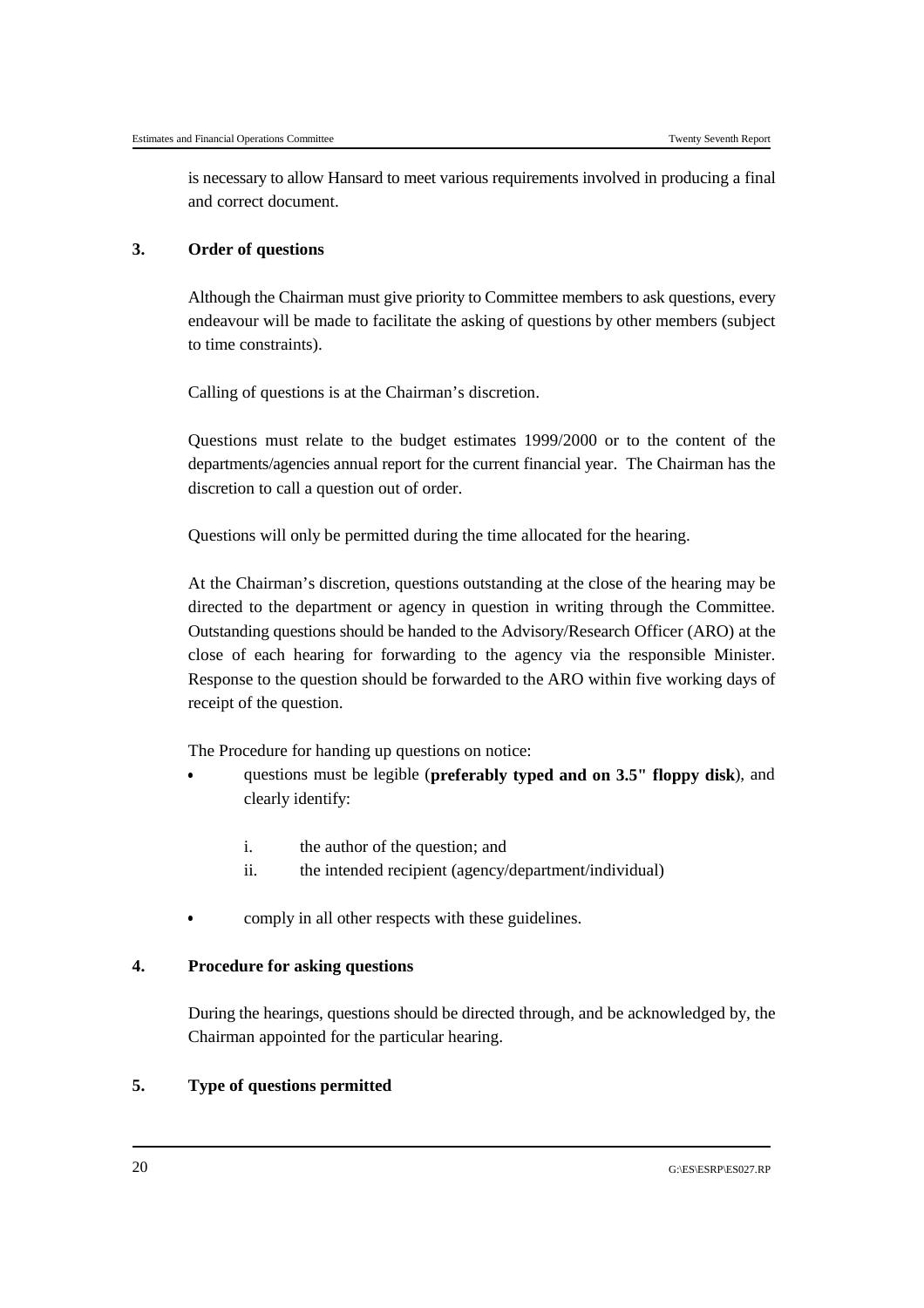Questions can be in regard to any matter relating to the financial administration of the State and should not:

- be hypothetical; or &
- be questions regarding Government policy, unless directed towards the Minister (SO331).

### **6. Questions taken on notice**

Questions that are asked during the hearing and that agency or departmental representatives are unable to answer during the hearing will be taken on notice.

Following the hearing, the ARO will forward a (faxed) copy of the question as it appears in the uncorrected Hansard to the office of the Minister responsible for the relevant agency. The responsible Minister must then on-forward such question to the relevant agency CEO.

Agencies responding to questions on notice should do so through their responsible **Minister** 

Agencies are asked to respond to questions on notice in the manner outlined in Appendix B.

The Agencies response to the questions on notice, and other supplementary information, should be provided in **both** hard copy and disc form, preferably WordPerfect 6.1. Any queries in this regard should be directed to the Hansard Sub-Editor, Mr Morey Grafton, by telephone on 9222 7266 or facsimile on 9222 7813.

Responses should be received by the ARO within five working days of the ARO's initial forwarding date of questions to the responsible Minister.

In limited circumstances where there are exceptional grounds, the Committee in its discretion may grant a short extension of time to respond. The responsible Minister must immediately advise the Committee if a delay is anticipated and the reason for the delay. The Committee in its discretion will advise a new response date.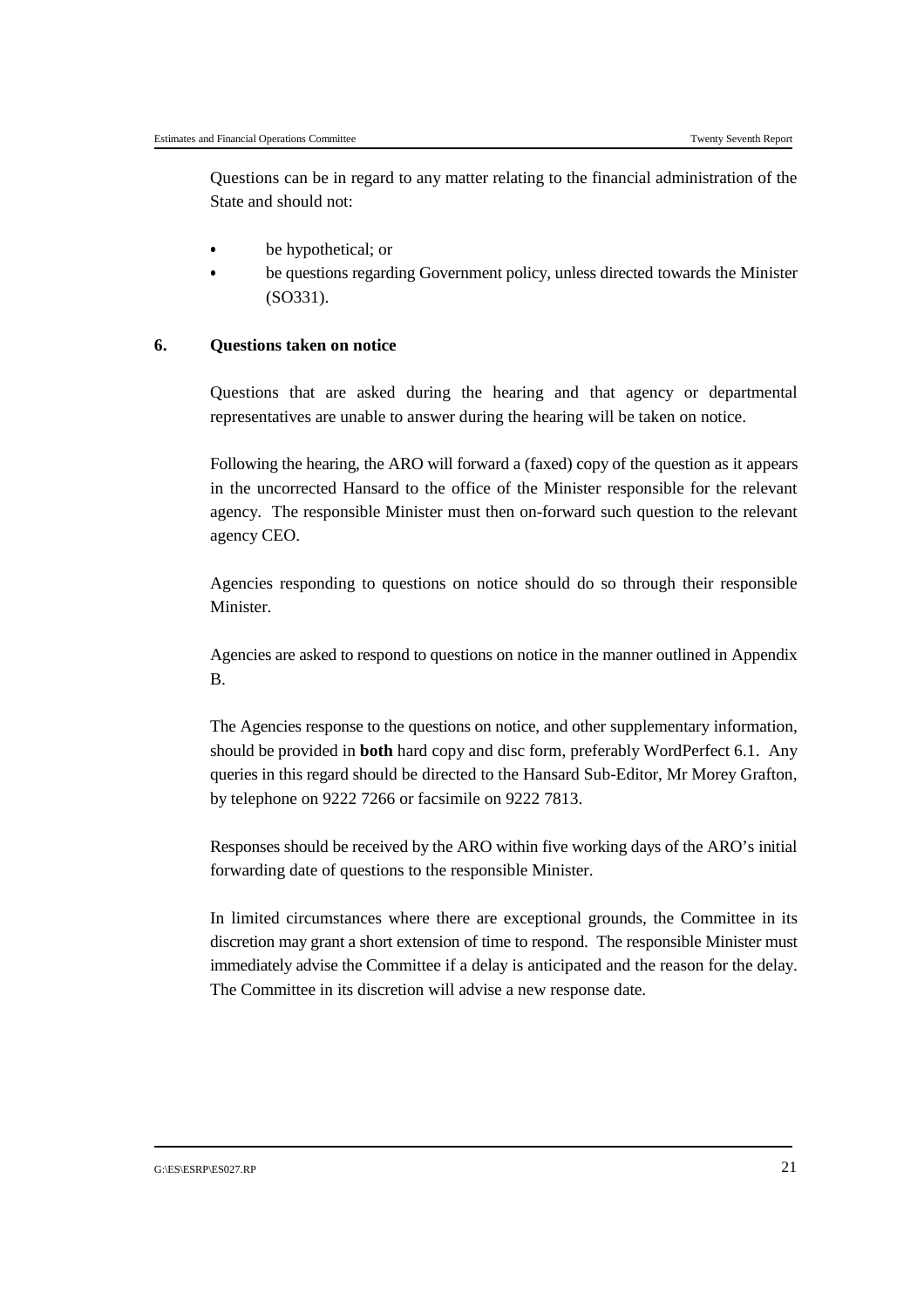## **APPENDIX A**

# **Committee Hearings Information for Witnesses**

## *Important: Please read the following notes before giving evidence.*

| Full Name: (Title)             |                                   | (First Name) |       | (Last Name) |
|--------------------------------|-----------------------------------|--------------|-------|-------------|
| <b>Title of Position Held:</b> |                                   |              |       |             |
|                                | <b>Business Name and Address:</b> |              |       |             |
|                                |                                   |              |       |             |
|                                |                                   |              |       |             |
| <b>Telephone:</b>              |                                   |              | Fax:  |             |
| Signature:                     |                                   |              | Date: |             |

#### **Introduction**

• A committee hearing is a proceeding in Parliament. As such, you must not deliberately mislead the committee and you must respect the members of the committee and the committee's orders and procedures. If you do not comply with these requirements, you may be subject to legal penalties.

#### **What happens at a hearing?**

- Committees are made up of members of Parliament. Usually there are 3 5 members of a committee.
- You will be escorted to the committee's meeting room by one of the committee's staff. After you are seated, the chairperson of the committee will ask you:
	- to state your full name, address and the capacity in which you appear before the committee; and
	- if you have read and understood these notes.
- The chairperson may invite you to make an opening statement to the committee.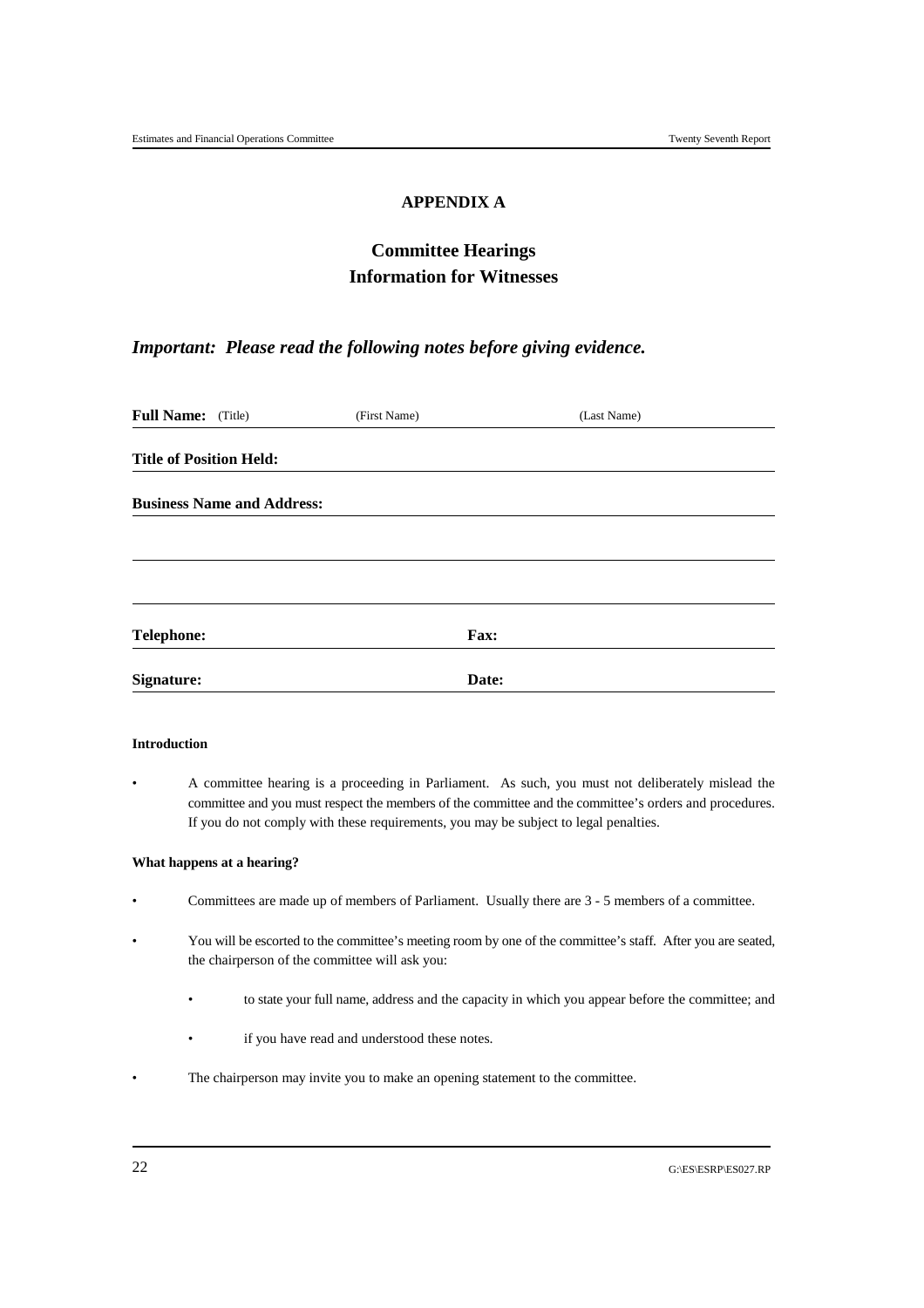- The chairperson will then ask you a series of questions, following which other members of the committee may ask you more questions. If other members of the Legislative Council are present, they may also ask you questions. With limited exceptions (discussed below) you must answer questions you are asked.
- The chairperson may invite you to make any additional comments you consider necessary.

#### **Parliamentary privilege**

• Your evidence given to a committee is protected by parliamentary privilege. This means that your evidence, among other things, cannot be used against you in subsequent related proceedings in a court or tribunal.

#### **Your entitlements**

- In giving your evidence you are entitled to:
	- (a) access to relevant documents;
	- (b) raise any matter of concern to you relating to evidence to be given or documents produced;
	- (c) benefit of counsel<sup>1</sup>;
	- (d) apply for all or part of your evidence to be given in private session and for an order restricting publication of, or access to, that evidence;
	- (e) decline to answer a question or produce a document on the grounds that the question is unlawful or outside the scope of the matters in issue or under inquiry;
	- (f) be informed before your evidence is given that if part of it might incriminate you or another person, that fact should be made known to the committee before that part is actually given;
	- (g) know of and, if desired, rebut any allegations made against you whether or not those allegations amount to criminal conduct or dealing;
	- (h) a reasonable opportunity to correct errors in a transcript of evidence; and
	- (I) provide supplementary or new evidence.

#### **Is your evidence public or private?**

- Most hearings of standing committees are public. In other words, members of the public and the media may attend the hearings and the proceedings may be reported. In contrast, most hearings of select committees are private, which means that members of the public and the media may not attend them. If you are uncertain as to whether your hearing is private or public, ask the committee's staff before the hearing or the Chairman of the committee before you start giving evidence.
- Note that, even if your evidence is given to a committee in private session, or your evidence is subject to an order restricting publication of it or access to it, the committee can still report your evidence to the Legislative Council if it considers it necessary to do so. This means that even your private evidence may become public.

#### **If you are a public servant**

<sup>&</sup>lt;sup>1</sup> This means that you are entitled to have counsel (a legal or other adviser) present with you to advise you. It does not mean that you are entitled to be represented by counsel who responds to the committee on your behalf.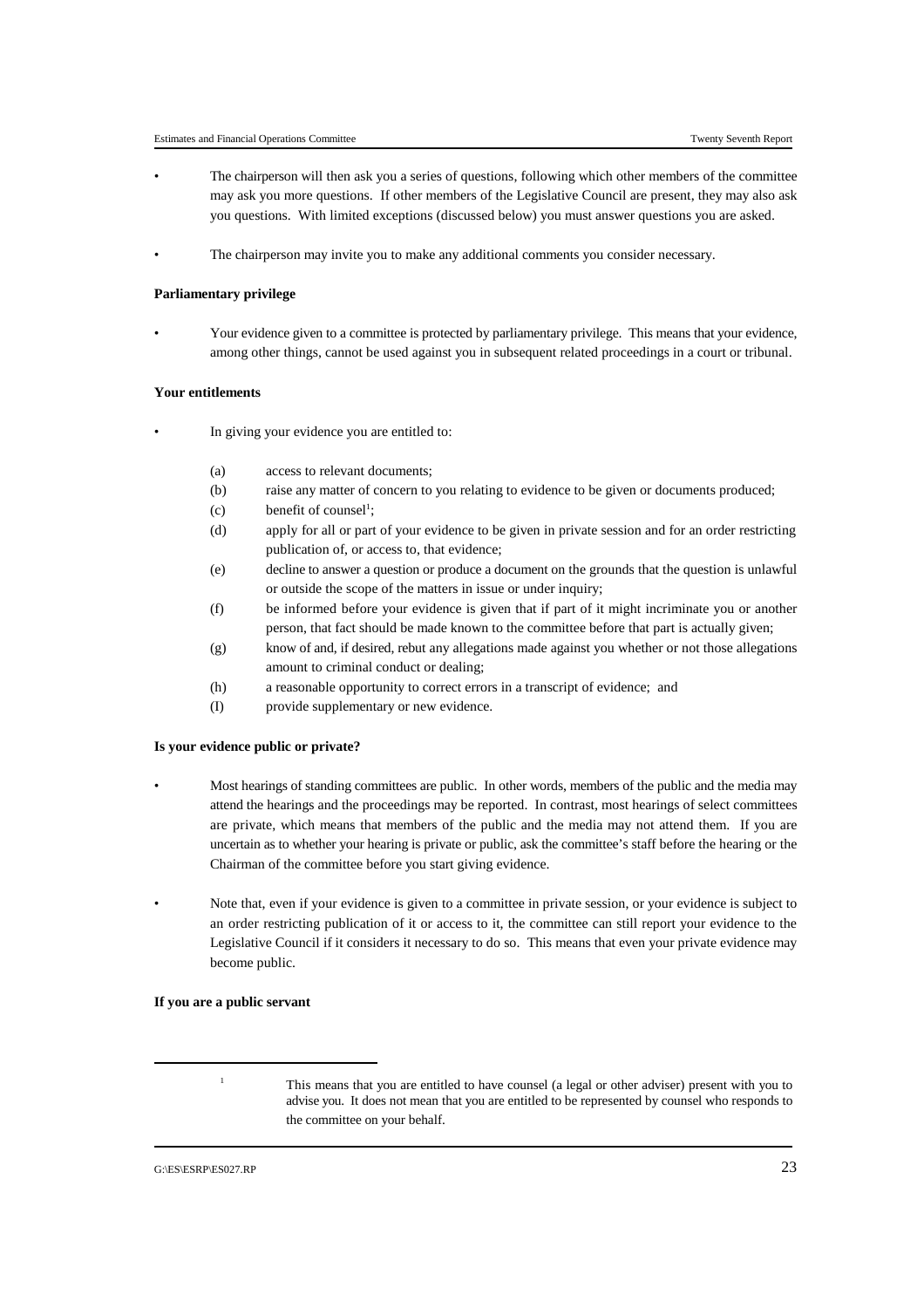• Public servants appearing before a committee in that capacity are entitled to refuse to answer questions on matters of policy. The committee must direct all such questions to the responsible Minister.

#### **You must not disclose evidence given in private session**

- You must not publish or disclose any evidence given to a committee in private session unless that evidence has been reported to the Legislative Council in a public document. Premature publication or disclosure may:
	- constitute a contempt of the Legislative Council; and
	- mean that the publication or disclosure of the relevant material is not subject to parliamentary privilege.

#### **Transcript of your evidence**

• A transcript of your evidence will be made and sent to you for correction of typographical and transcription errors. You should not discuss your evidence until the Hansard report is finalised. Please see the letter which will accompany the uncorrected transcript in this regard.

#### **Threats or intimidation**

• If you have been threatened or intimidated by any person in respect of giving your evidence to the committee, you should immediately inform the committee or one of its staff.